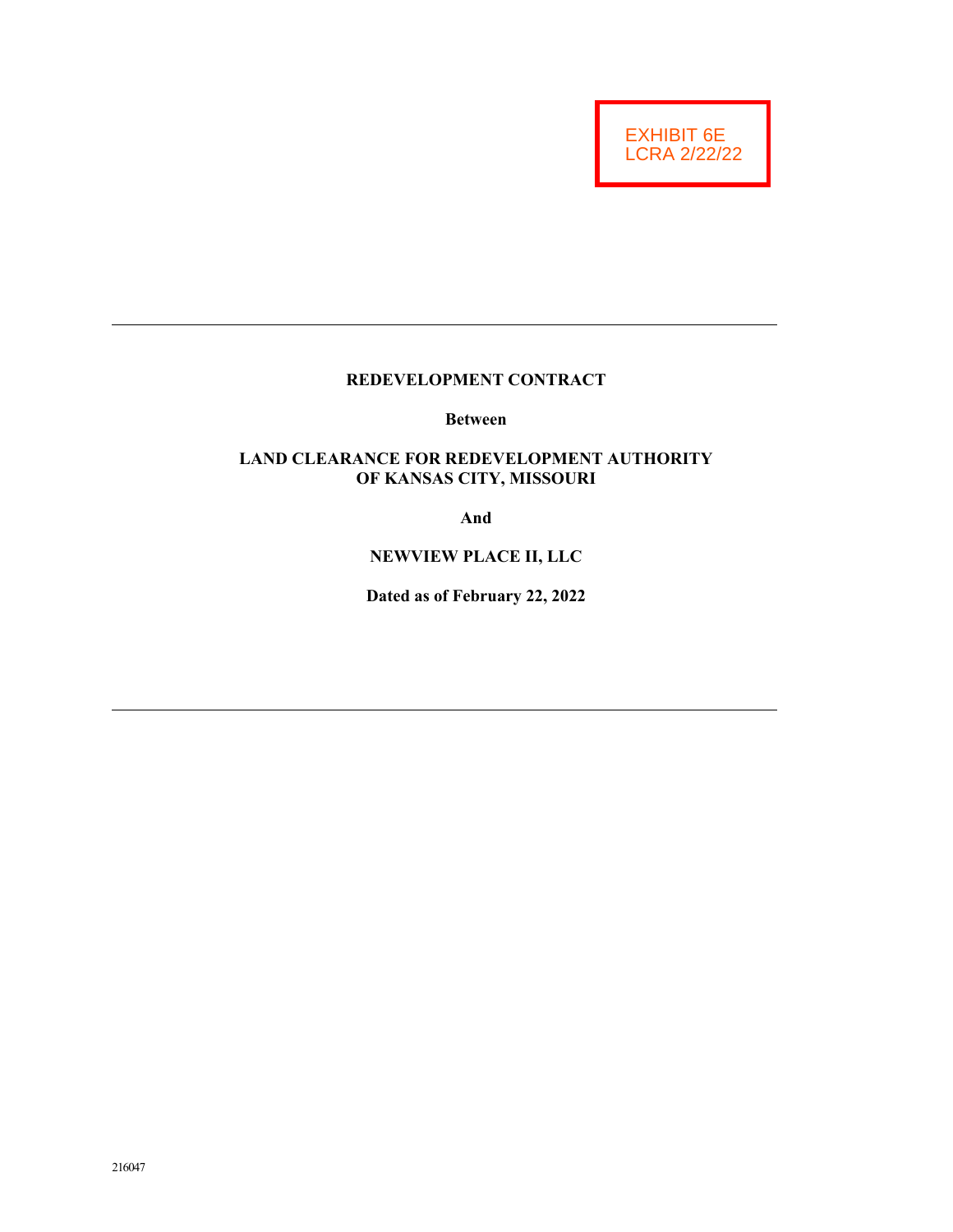### **REDEVELOPMENT CONTRACT**

This REDEVELOPMENT CONTRACT ("Contract") is entered into effective as of the 22<sup>nd</sup> day of February, 2022, by **LAND CLEARANCE FOR REDEVELOPMENT AUTHORITY OF KANSAS CITY, MISSOURI** ("Authority"), a public body corporate and politic organized under the laws of Missouri and the ordinances of the City of Kansas City, Missouri, and **NEWVIEW PLACE II, LLC**, a Missouri limited liability company ("Redeveloper").

### **RECITALS**

A. The Authority is a public body corporate and politic created by the LCRA Law and is transacting business and exercising the powers granted by the LCRA Law by virtue of Committee Substitute for Ordinance No. 16120, duly passed by the City Council on November 21, 1952.

B. The Redeveloper is a Missouri limited liability company with offices at 12801 N. Central Expressway, Suite 1650, Dallas, TX 75243 and has submitted its Redevelopment Project Application to the Authority.

C. The Authority approved the Urban Renewal Plan and determined that the portion of the City located within the Urban Renewal Area described in the Urban Renewal Plan is blighted and insanitary with a recommendation of approval by the City Council.

D. The City Council approved the Urban Renewal Plan by Ordinance No. 28987 dated July 12, 1963, the purpose of which is to eliminate and prevent the spread, development and recurrence of the blighted and insanitary conditions within the Urban Renewal Area.

E. On February 22, 2022, the Authority, by its Resolution No. 2-\_\_-22, selected the Redeveloper as the redeveloper of the Project and authorized execution of this Contract.

F. The Redeveloper has requested tax abatement assistance from the Authority for the Tax Abatement Period upon completion of the Project in accordance with this Contract.

G. On or about February, 2022, the Authority and the Redeveloper entered into the Funding Agreement pursuant to which the Redeveloper agreed to pay to the Authority the funds necessary to enable the Authority to undertake the Project and in accordance with the requirements of the Funding Agreement, the Redeveloper paid to the Authority an initial deposit of Three Thousand and 00/100 Dollars (\$3,000.00).

#### **AGREEMENT**

**NOW, THEREFORE**, in consideration of the premises and the mutual covenants and agreements contained in this Contract and other good and valuable mutual consideration, the receipt and sufficiency of which are acknowledged, the parties agree as follows:

### **ARTICLE I DEFINITIONS AND RULES OF CONSTRUCTION**

Section 1.01 Definitions. The following terms shall have the following meanings as used in this Contract: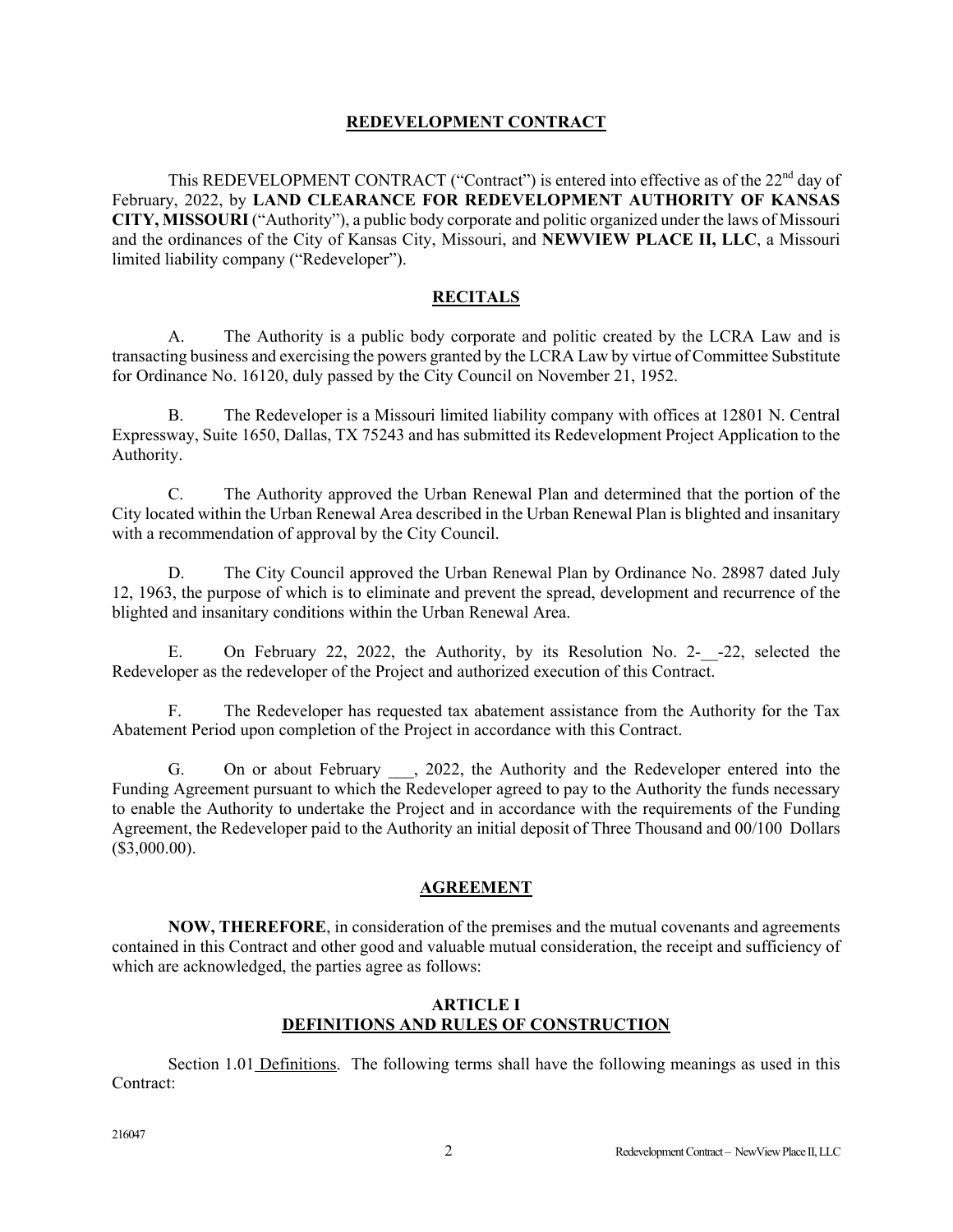"**Affirmative Action Policy**" means the policy or policies of the Authority pertaining to goals for (a) minority business enterprise and women's business enterprise ("MBE/WBE") participation under professional services and construction contracts in connection with the Project, and (b) construction workforce employment on a company-wide basis of minorities and women under construction contracts between the Redeveloper and construction contractors in connection with the Project, as such policy or policies may be amended from time to time.

"**Affordability Requirements**" means the following affordability requirements for the Project during the Tax Abatement Period: all of the residential units will be affordable to households at or below 60% of AMI, with two of the one-bedroom units affordable to households at 30% AMI, five of the onebedroom units affordable to households at 60% AMI, six of the two-bedroom units affordable to households at 30% AMI, thirty five of the two-bedroom units affordable to households at 60% AMI, three to four of the three-bedroom units affordable to households at 30% AMI, thirteen to fourteen of the three-bedroom units affordable to households at 60% AMI, and with all four of the four-bedroom units affordable to households at 60% AMI.

"**AMI**" means the acronym for Area Median Income, which will be based on current Department of Housing and Urban Development income guidelines published annually.

"**Applicable Laws**" means all then applicable statutes, laws, rules, regulations, ordinances, decrees, writs, judgments, orders and administrative and judicial opinions enacted, promulgated and/or issued by any federal, state, county, municipal or local governmental, quasi-governmental, administrative or judicial authority, body, agency, bureau, department or tribunal.

"**Authority**" means the Land Clearance for Redevelopment Authority of Kansas City, Missouri, a public body corporate and politic created pursuant to the LCRA Law, and its successors and assigns and any surviving, resulting or transferee entity.

"**Board**" means the Board of Commissioners of the Authority, which is the governing body of the Authority.

"**Certificate of Qualification for Tax Abatement**" means the Certificate of Qualification for Tax Abatement issued by the Authority pursuant to Sections 99.700 to 99.715, RSMo.

"**City**" means the City of Kansas City, Missouri, a constitutional charter city and political subdivision of the State, and its successors and assigns.

"**City Council**" means the City Council of the City, which is the governing body of the City.

"**Completion Certificate**" means the certificate to be issued by the Authority pursuant to Section 4.04 of this Contract upon completion of the Project by the Redeveloper in accordance with this Contract, the Redevelopment Plan, and the Urban Renewal Plan.

"**Completion Date**" means the date on which the Redeveloper has completed the Project in accordance with this Contract, the Redevelopment Plan and the Urban Renewal Plan.

"**Contract**" means this Redevelopment Contract, entered into by the Authority and the Redeveloper, as may be amended.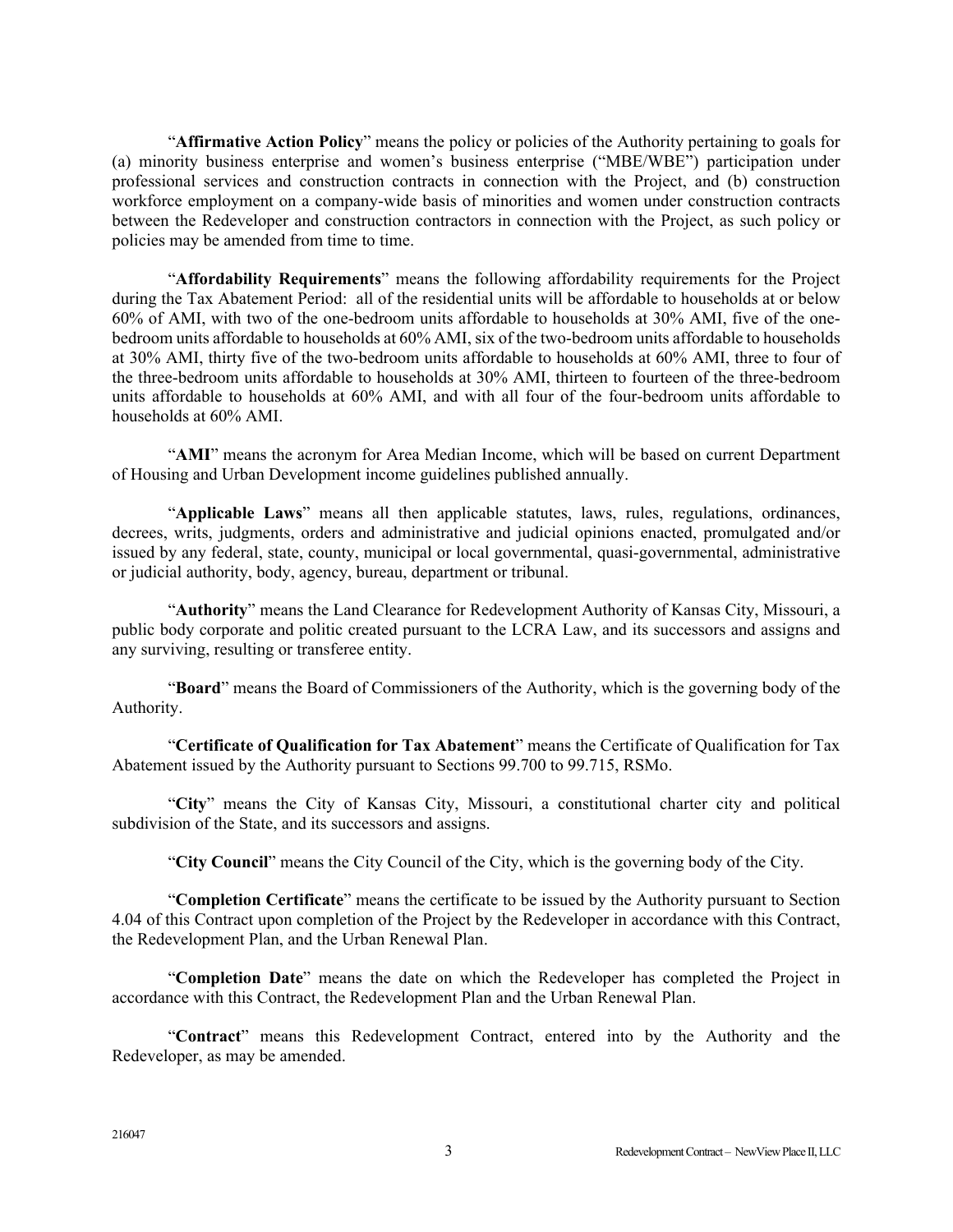"**Cure Period**" means a period of thirty (30) days after written notice is given by the Authority to the Redeveloper of an Event of Default, as defined in Article V of this Contract, during which time the Redeveloper may cure any such Event of Default.

"**Executive Order**" means Executive Order 11246 of September 24, 1965 which addresses equal employment opportunity.

"**Force Majeure Conditions**" means a condition by reason of which the construction of the Project Improvements or completion of the Project is prevented or materially impeded through no fault of the Redeveloper, due to acts of God, extreme and extraordinary weather conditions, strikes, lockouts, labor troubles, inability to procure materials, failure of power, extreme and extraordinary governmental delay, riots, pandemics, or other events or circumstances beyond such party's control; provided, however that the Redeveloper has given written notice to the Authority of the existence of the condition reasonably promptly after first becoming aware of the condition.

"**Funding Agreement**" means the funding agreement entered into by the Authority and the Redeveloper on or about February . 2022, pursuant to which the Redeveloper agreed to pay fees of, and costs incurred by, the Authority in conjunction with the Project.

**"LCRA Law"** means the Land Clearance for Redevelopment Authority Law, Sections 99.300, *et. seq.*, as amended from time to time.

 **"Project"** means the Project Improvements to be developed at 414-416 Garfield Avenue, 319 Wabash Avenue, 109-111 Olive Street, 216-222 Wabash Avenue, 106-108 Olive Street, 508 Wabash Avenue, 201-207 Garfield Avenue, and 2103-2105 Lexington Avenue, and completed in accordance with this Contract, the Redevelopment Plan and the Urban Renewal Plan.

**"Project Improvements"** means the rehabilitation of eight multi-family on seven parcels for preservation of 69 affordable apartments to include seven one-bedroom units, forty one two-bedroom units, seventeen three-bedroom units, and four four-bedroom units, and all 69 apartments must meet or exceed the Affordability Requirements during the Tax Abatement Period.

**"Property"** means all of the real property legally described and shown in the map in the attached Exhibit A, together with the rights, easements and appurtenances appertaining thereto.

"**Redeveloper**" means Exact Landmark LLC, a Missouri limited liability company.

**"Redevelopment Plan**" means the plan attached to and incorporated into this Contract as Exhibit B, pursuant to which the Redeveloper will complete the Project, as amended from time to time in accordance with Section 4.02.

**"State"** means the State of Missouri.

"**Tax Abatement Period**" means the period beginning as of January 1 of the tax year designated by the Authority upon the filing of the Certificate of Qualification for Tax Abatement with the Jackson County Assessor and expiring on December 31 of the tax year that is ten (10) years after the tax year designated by the Authority in the Certificate of Qualification for Tax Abatement as filed with the Assessor for Jackson County, Missouri ("Jackson County Assessor"), subject to and in accordance with the LCRA Law.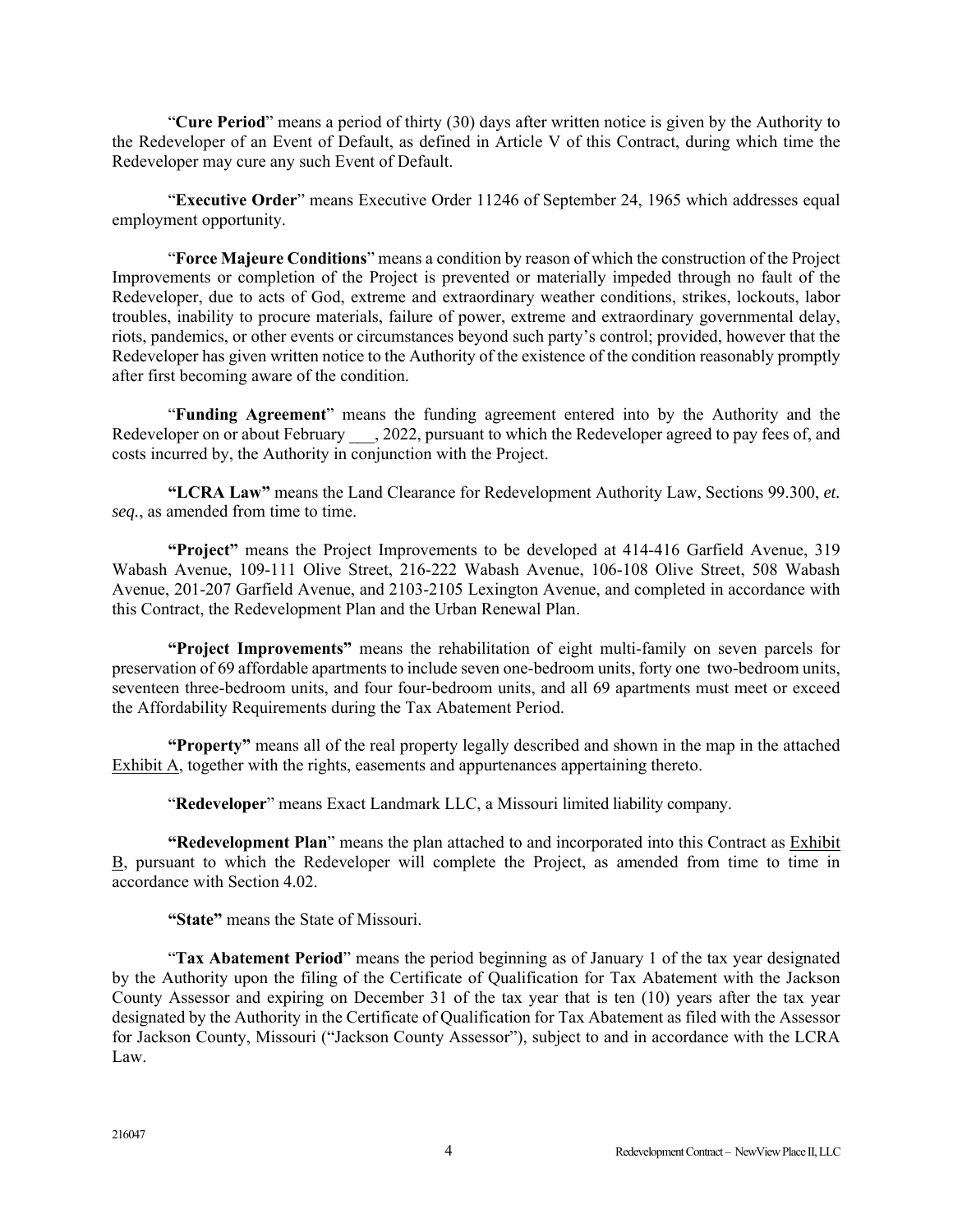"**Transaction Document**" or "**Transaction Documents**" means this Contract, the Funding Agreement, the Urban Renewal Plan, the Certificate of Qualification for Tax Abatement, and any other document related to the Project.

"**Urban Renewal Area**" means the Garfield Urban Renewal Area, as may be amended by the Urban Renewal Plan.

"**Urban Renewal Plan**" means the Garfield Urban Renewal Plan, as may be amended.

**"Workable Program"** means The Workable Program of Land Clearance for Redevelopment Authority of Kansas City, Missouri, and the Rules for the Implementation of The Workable Program of Land Clearance for Redevelopment Authority of Kansas City, Missouri, approved by the Board by Resolution Nos. 10-9-00 and 10-10-00 dated October 4, 2000, as amended from time-to-time.

**Section 1.02 Other Defined Terms**.Words and phrases that are not capitalized shall have the meaning, if any, given to such words or phrases in the LCRA Law. If not defined in the LCRA Law, such terms shall be given their plain and ordinary meaning.

**Section 1.03 Headings**. The headings and captions of this Contract are for convenience and reference only, and in no way define, limit or describe the scope or intent of this Contract or any provision of this Contract.

**Section 1.04 Accounting Terms**. Accounting terms used in this Contract and not otherwise specifically defined shall have the meaning ascribed such terms by generally accepted accounting principles as from time to time in effect.

**Section 1.05 Rules of Construction.** Words of the masculine gender shall be deemed and construed to include correlative words of the feminine and neuter genders. Unless the context shall otherwise indicate, the words importing the singular shall include the plural and vice versa, and words importing person shall include entities, associations and corporations, including public bodies, as well as natural persons.

**Section 1.06 Conflicting Provisions**. In the event of any conflict between the terms of this Contract and the Redevelopment Plan, the terms of this Contract shall prevail.

#### **ARTICLE II REPRESENTATIONS, WARRANTIES AND COVENANTS**

**Section 2.01 Representations, Warranties and Covenants of the Redeveloper**. The Redeveloper represents warrants and covenants that:

(a) The Redeveloper is a Missouri limited liability company, duly created and existing under the laws of the State and is authorized to do business in the State.

The Redeveloper has full power and authority to enter into this Contract and to carry out its obligations under this Contract, and, by proper actions of its members/owners has been duly authorized to execute and deliver this Contract.

(c) This Contract will be the valid and binding obligation of Redeveloper, enforceable against the Redeveloper in accordance with its terms.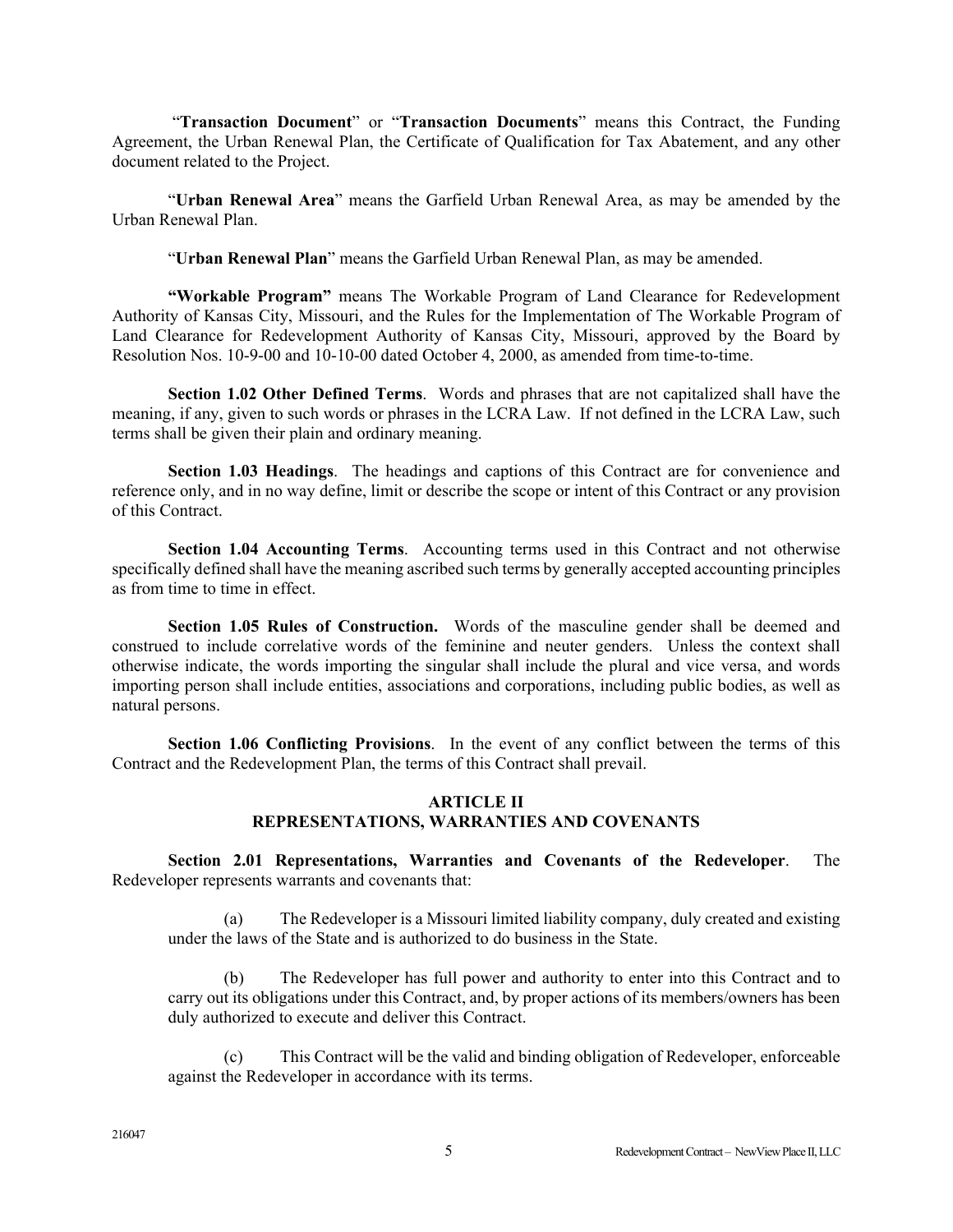(d) Neither the execution and delivery of this Contract, nor the fulfillment of or compliance with the terms and conditions of this Contract, nor the consummation of the transactions contemplated by this Contract, conflicts with or results in a breach of the terms, conditions or provisions of any restriction or any agreement or instrument to which the Redeveloper is now a party or by which the Redeveloper is bound.

(e) To the best of Redeveloper's knowledge there is no litigation or other proceedings pending or threatened against the Redeveloper or any other person affecting the right of the Redeveloper to execute or deliver this Contract or the ability of the Redeveloper to comply with its obligations under this Contract and the Funding Agreement.

(f) The Project will advance the purposes of the LCRA Law.

(g) The Redeveloper will pay, or cause to be paid, the property taxes assessed against the Property, plus any special assessments assessed against the Property.

(h) The Redeveloper shall comply with the requirements of the Workable Program.

**Section 2.02 Representations, Warranties and Covenants of the Authority**. The Authority represents warrants and covenants that:

(a) The Authority is a public body corporate and politic duly organized under the laws of the State and ordinances of the City and has corporate power to enter into this Contract. The Board has duly authorized the negotiation, execution and delivery of this Contract.

(b) No commissioner of the Authority or any other officer of the Authority has any conflicting interest (financial, employment or otherwise) in the Redeveloper, the Project or the transactions contemplated by this Contract.

**Section 2.03 Survival of Representations, Warranties and Covenants**. All representations, covenants and warranties of the Redeveloper and the Authority contained in this Contract, in any certificate or other instrument delivered by the Redeveloper or the Authority pursuant to this Contract, or otherwise made in conjunction with the Project, transactions contemplated by this Contract shall survive the execution and delivery of this Contract.

### **ARTICLE III RESTRICTIONS ON USE**

### **Section 3.01 Use Restrictions**.

(a) The Redeveloper covenants and agrees for itself and its successors and assigns and every successor in interest to all or any part of the Property, that the Redeveloper and such successors and assigns shall:

(1) devote all uses of the Property in accordance with and subject to the provisions regarding use set forth in this Contract, as described in Exhibit B, and the Urban Renewal Plan; and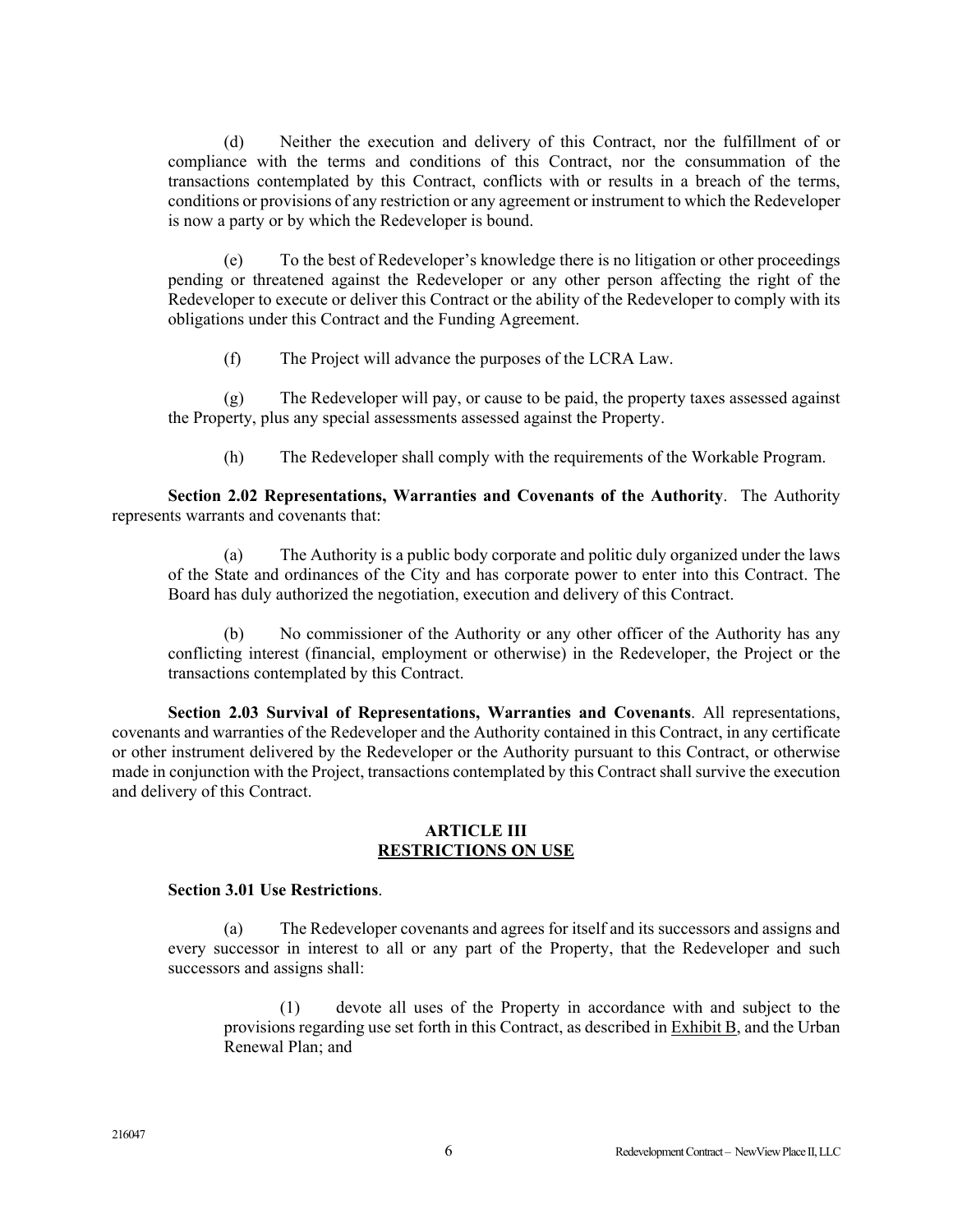(2) not discriminate on the basis of race, color, religion, sexual orientation, family status, handicap, sex or natural origin in the sale, lease or rental or in the use or occupancy of all or any part of the Property.

(b) It is intended and agreed that the covenants provided in this Section shall be covenants running with the land binding to the fullest extent permitted by law and equity for the benefit and in favor of, and enforceable by: the Authority, its successors and assigns, the City, any successor in interest in the Property or any part of the Property, the owner of any other real estate or of any interest in real estate that is subject to the real estate use requirements and restrictions of the Urban Renewal Plan, and in regard to the use restriction provided in subsection (a)(2) of this Section , the United States, against the Redeveloper, its successors and assigns, and every successor in interest to the Property, or any part thereof or any interest therein, and any party in possession or occupancy of the Property or any part thereof.

(c) The covenant in subsection (a)(1) of this Section shall remain in effect for the duration of the Urban Renewal Plan, and any renewal period or periods thereof, at the end of which time it shall cease and termination. The covenant provided in subsection (a)(2) of this Section shall remain in effect without limitation as to time.

**Section 3.02 Condition to Receive Tax Abatement.** The Redeveloper acknowledges that the Authority agrees to issue a Certificate of Qualification for Tax Abatement for the Property subject to: (a) the Redeveloper's completion and operation of the Project in accordance with this Contract, the Redevelopment Plan and the Urban Renewal Plan; and (b) the Redeveloper's use of the Property as described in Exhibit B.

### **ARTICLE IV REDEVELOPMENT PLAN & CONSTRUCTION OF PROJECT IMPROVEMENTS**

#### **Section 4.01 Construction**.

(a) The Redeveloper shall commence construction of the Project Improvements no later than September 30, 2022, and the Completion Date shall be no later than December 31, 2023, subject to extensions granted pursuant to Section 4.03. The limitation of time for commencement and completion may be extended by written agreement between the parties.

(b) The Redeveloper agrees that it will enter into the necessary contracts with contractors for the Project and cause those contracts to provide that all work performed under such contracts shall be in accordance with the Redevelopment Plan, this Contract and the Urban Renewal Plan.

**Section 4.02 Redevelopment Plan; Modifications**. The Redeveloper shall diligently pursue completion of the Project in conformance with the Redevelopment Plan, this Contract, and the Urban Renewal Plan. Should the Redeveloper deem it necessary or desirable to amend the Redevelopment Plan, the Redeveloper shall submit such proposed modifications to the Authority, including plans and specifications for Project Improvements and a timeline for completion of the Project. The Authority shall review such modification within a reasonable time and shall send written notice of the Authority's approval or rejection of the modifications to the Redeveloper. If the Authority rejects any such modification, the notice so stating shall set forth the reasons for rejection.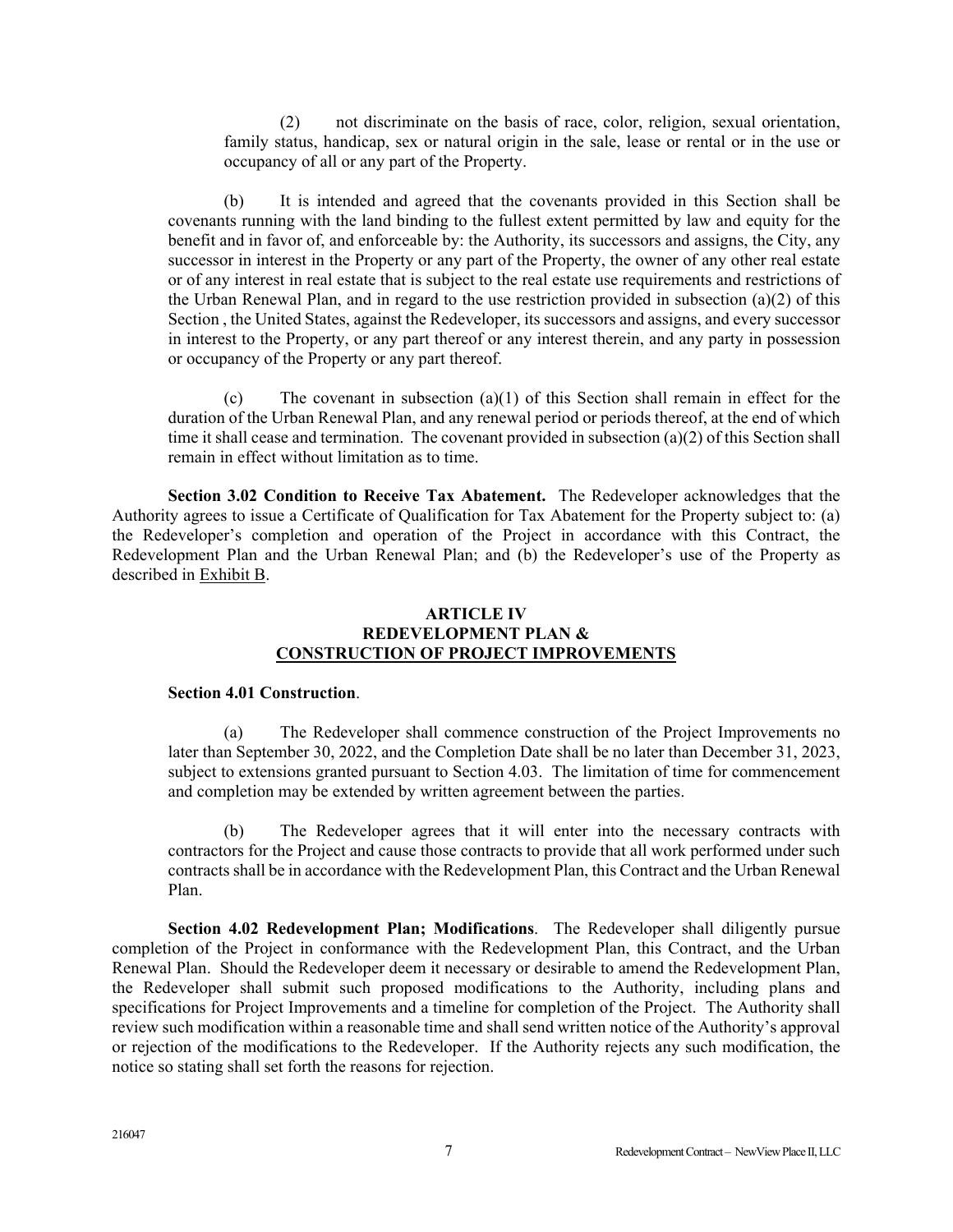**Section 4.03 Extensions Due to Force Majeure Conditions**. The time limit for the Completion Date may be extended due to any Force Majeure Condition if the Redeveloper notifies the Authority of the existence of such condition reasonably promptly after first becoming aware of such condition. The extension of time for the Completion Date shall be for the period of any delay or delays caused or resulting from any Force Majeure Condition; provided, however, the Redeveloper must notify the Authority of the existence of such delaying event within forty five (45) days after the commencement of such Force Majeure Condition or such time the Redeveloper becomes aware of such Force Majeure Condition, whichever is later, which notice to the Authority shall include documentation or other information reasonably necessary to establish the existence of the delaying event and an estimate of the approximate period of delay to be created by that event. The Redeveloper's failure to provide such notice and documentation shall eliminate the waiver of default due to such delaying event created in this Section.

**Section 4.04 Completion Certificate**. On the Completion Date, the Redeveloper may send a written request to the Authority for a Completion Certificate. The Completion Certificate shall be a conclusive determination of the Redeveloper's satisfaction and termination of the covenants in this Contract regarding completion of the Project within the dates for commencement and completion set forth in this Contract and in accordance with the Urban Renewal Plan, the Redevelopment Plan and this Contract. The Completion Certificate shall be in recordable form. If the Authority fails or refuses to provide the Completion Certificate after receiving a written notice requesting such certificate, the Authority shall, within thirty (30) days of receiving such request, provide the Redeveloper with a written statement indicating in reasonable detail how the Redeveloper has failed to complete the Project in conformity with the Urban Renewal Plan, the Redevelopment Plan, and/or this Contract and the measures or acts necessary, in the opinion of the Authority, for the Redeveloper to take or perform in order to obtain a Completion Certificate.

**Section 4.05 Maintenance**. The Redeveloper and its successors and assigns shall, at all times during the term of this Contract, maintain the Property and the Project Improvements in a good state of repair and attractive appearance.

**Section 4.06 Payment of Fees, Costs and Expenses**. The Redeveloper shall advance funds and pay to the Authority all fees owed to the Authority and all expenses and costs incurred by the Authority in performance of its obligations under this Contract, all in the manner prescribed in the Funding Agreement.

**Section 4.07 Tax Abatement**. The Authority approved 100% tax abatement (above current predevelopment taxes) for the Project for the Tax Abatement Period. Subject to the terms and conditions of this Contract (specifically including, without limitation, the Redeveloper's substantial completion of the Project), the Authority shall issue its Certificate of Qualification for Tax Abatement on or about the Completion Date, or such earlier date at the request of the Redeveloper as the Authority may deem necessary or desirable. The Authority and the Redeveloper acknowledge that, upon issuance of the Certificate of Qualification for Tax Abatement, the Jackson County Assessor will issue a statement as to the then current assessed valuation of the Property, which valuation shall be the maximum total assessed value of the Property during the Tax Abatement period ("Maximum Assessed Value").

The Redeveloper acknowledges that during the Tax Abatement Period the Property will not be exempt from *ad valorem* taxes and that the base *ad valorem* taxes as calculated using the Maximum Assessed Value will remain due and payable during the Tax Abatement Period. The Redeveloper's obligation to pay the *ad valorem* taxes assessed against the Property by the Jackson County Assessor, as such taxes are abated in accordance with this Contract and the LCRA Law, shall run with the land and be binding upon the Redeveloper its successors and assigns and any subsequent owner of the Property.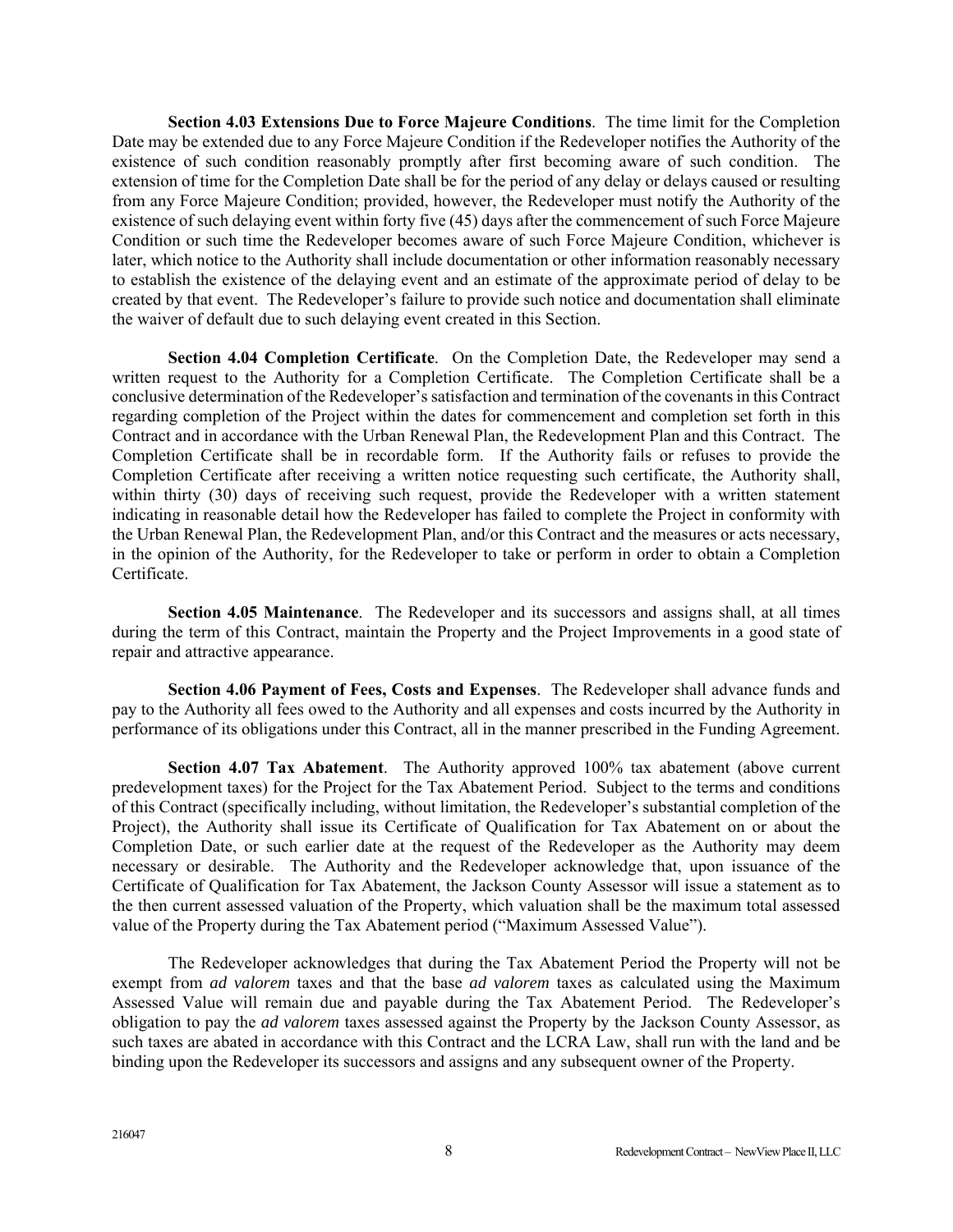#### **Section 4.08 Reserved.**

**Section 4.09 Tax Abatement Under the LCRA Law**. The procedure for tax abatement is set forth in Sections 99.700 to 99.715, RSMo, of the LCRA Law and the tax abatement provided by the Authority under this Contract shall be subject to and in accordance with the LCRA Law. The Authority makes no representation regarding the base tax year used by the Jackson County Assessor to determine the Maximum Assessed Valuation of the Property for the Tax Abatement Period.

**Section 4.10 Affordability Requirements and Tenant Income Verification Report.** The Affordability Requirements for the Project shall remain in effect from the effective date of this Contract until the expiration of the Tax Abatement Period. The Redeveloper shall provide to the Authority on each annual anniversary date of the effective date of this Contract until the expiration of the Tax Abatement Period a written report verifying each tenant's income-eligibility for the Project at the time of lease signing. Each annual report shall include a statement of compliance from the Redeveloper stating that the Redeveloper has implemented and performed a tenant income verification process and that each tenant at the time of lease signing met the Affordability Requirements for the Project. For clarification purposes, each annual report shall verify each tenant's income-eligibility as provided in this Contract, but shall not include the actual income of any individual tenant or identify any individual tenant by name.

Upon at least five (5) business days' written notice from the Authority, the Redeveloper shall provide to the Authority such documentation as the Authority may request related to the Redeveloper's tenant income verification process to allow the Authority to ascertain the Redeveloper's compliance with the Affordability Requirements.

### **ARTICLE V DEFAULT AND TERMINATION**

**Section 5.01 Events of Default Defined**. The following shall be "Events of Default" under this Contract and the terms "Events of Default" and "Default" shall mean, whenever they are used in this Contract, any one or more of the following events:

(a) Failure by the Redeveloper to observe and perform any material covenant, condition or agreement on its part to be observed or performed under this Contract, which failure continues uncured following the Cure Period, including, without limitation, the Affordability Requirements.

(b) The filing by the Redeveloper of a voluntary petition in bankruptcy, or failure by the Redeveloper to promptly lift any execution, garnishment or attachment of such consequence as would impair the ability of the Redeveloper to carry on its operation, or adjudication of the Redeveloper as a bankrupt, or assignment by the Redeveloper for the benefit of creditors, or the entry by the Redeveloper into an agreement of composition with creditors, or the approval by a court of competent jurisdiction of a petition applicable to the Redeveloper in any proceedings whether voluntary or involuntary instituted under the provisions of the federal bankruptcy laws, as amended, or under any similar acts which may hereafter be enacted.

(c) The occurrence of an Event of Default or a default under the Funding Agreement which is not cured within any applicable notice or cure period set forth in the Funding Agreement.

(d) The failure of the Redeveloper to complete the Project prior to or on the Completion Date of December 31, 2023, unless such date shall be extended by the period of time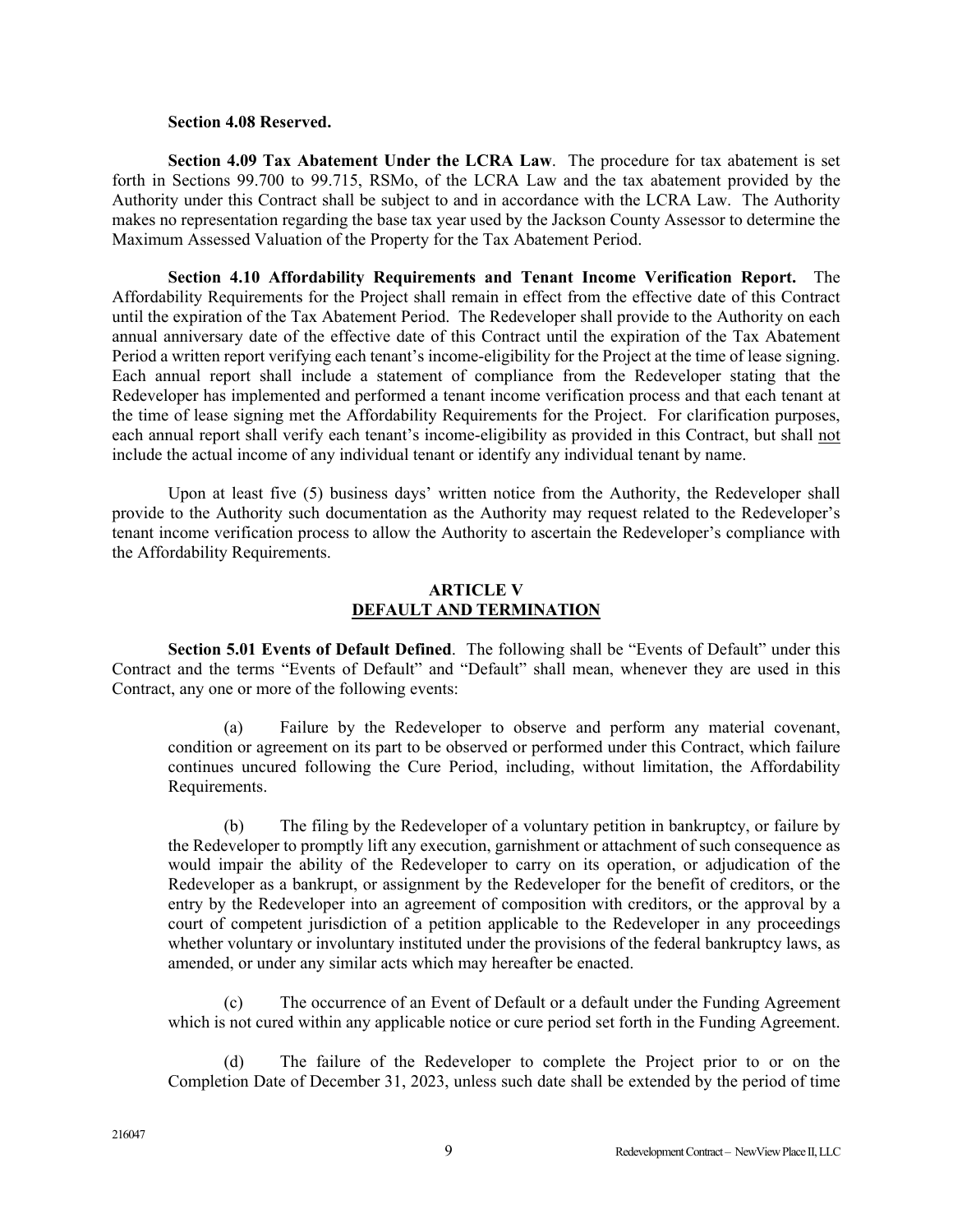equal to delays caused by any Force Majeure Conditions, as provided in Section 4.03 or by written agreement between the parties.

#### **Section 5.02 Remedies on Default**.

(a) Whenever any Event of Default shall have occurred and be continuing, subject to the Cure Period, the Authority shall have the right, at its option and without any further demand or notice, to take whatever action at law or in equity may appear necessary or desirable to enforce performance and observance of any obligation, agreement or covenant of the Redeveloper under this Contract, including, but not limited to, the following:

(1) institute such proceedings as may be necessary or desirable in the Authority's sole opinion to compensate the Authority for any damages resulting from all breaches by the Redeveloper, including, but not limited to, a proceeding(s) for breach of contract and/or damages; or

(2) terminate this Contract and any tax abatement relating to the Property.

(b) Notwithstanding anything to the contrary set forth in this Contract, the Authority shall, in no way, be limited to the terms of this Contract in enforcing, implementing and/or otherwise causing performance of the provisions of this Contract, the Redevelopment Plan and/or Urban Renewal Plan or in exercising its right and authority to condemn the Property after the Redeveloper's Default and failure to cure during the Cure Period as provided in this Contract.

**Section 5.03 No Waiver**. No delay or omission of the Authority to exercise any right or remedy occurring upon an Event of Default shall impair any such right or remedy or constitute a waiver of any such Event of Default or an acquiescence in such Event of Default. Every right and remedy given by this Article or by law to the Authority may be exercised from time to time and as often as may be deemed expedient by the Authority. No waiver of any breach of any covenant or agreement contained in this Contract shall operate as a waiver of any subsequent breach of the same covenant or agreement or as a waiver of any breach of any other covenant or agreement. In case of a breach by the Redeveloper of any covenant, agreement or undertaking by the Redeveloper, the Authority may nevertheless accept from the Redeveloper any payment or payments made under this Contract without in any way waiving right of the Authority to exercise any of its rights and remedies provided for in this Contract with respect to any such default or defaults of the Redeveloper which were in existence at the time such payment or payments were accepted by the Authority.

**Section 5.04 Rights and Remedies Cumulative**. The rights and remedies reserved by the Authority in this Contract and those provided by law shall be construed as cumulative and continuing rights and may be exercised concurrently or alternatively. No one of them shall be exhausted by the exercise of such option on one or more occasions.

# **ARTICLE VI SPECIAL COVENANT AND DAMAGES FOR BREACH**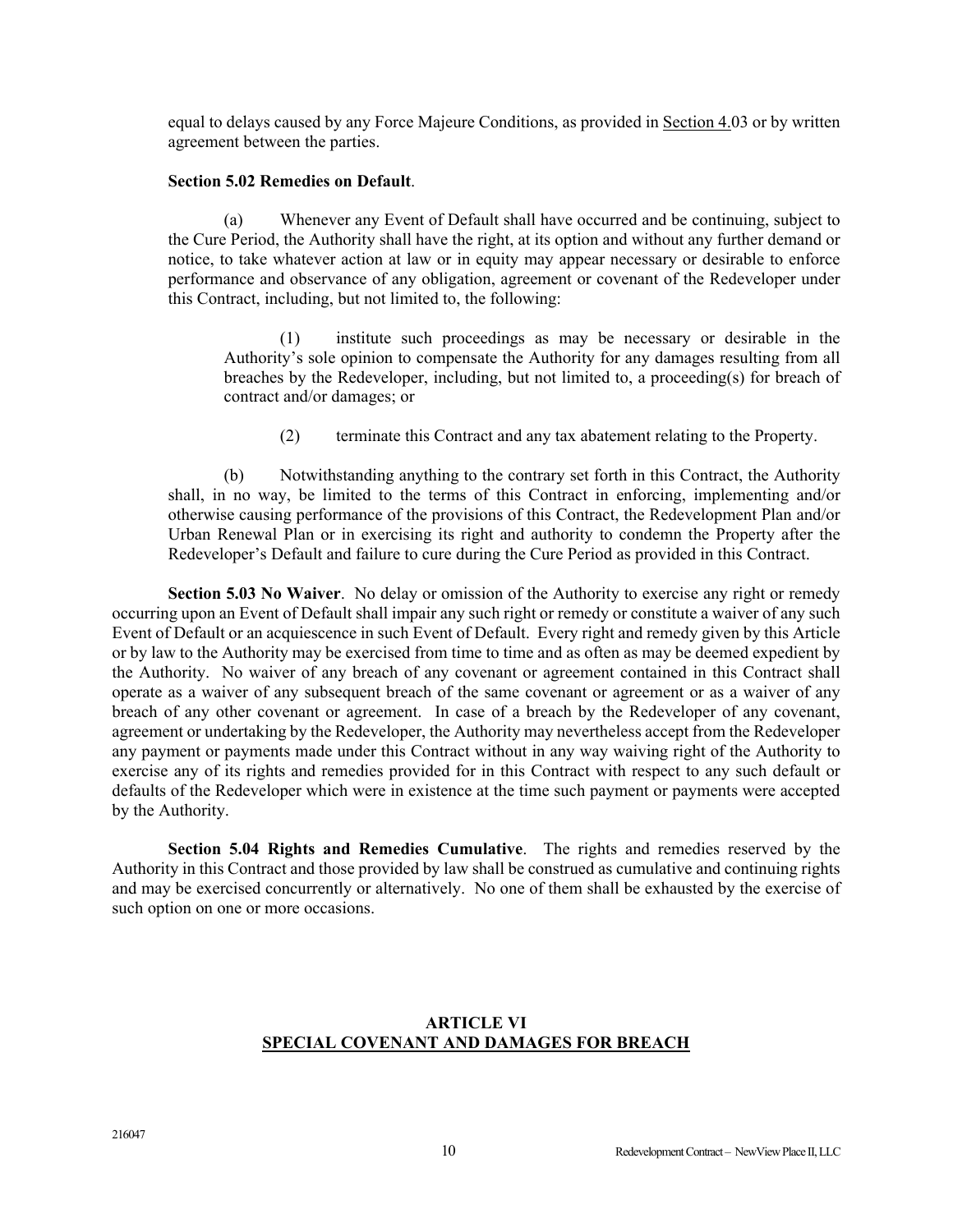**Section 6.01 Project Covenant**. It is acknowledged that the Authority's willingness to enter into this Contract and carry out the Authority's obligations under the Transaction Documents is based on the anticipated benefits (the "Public Benefits") to be derived in the City through the Redeveloper's completion of the Project and the proper maintenance of the Project and/or any Project Improvements, all in accordance with the terms and conditions of the Redevelopment Plan. Accordingly, and as a material inducement to the Authority to enter into this Contract and consummate the transactions contemplated by the Transaction Documents, the Redeveloper covenants and agrees that it will at all times during the term of the Urban Renewal Plan, as may be amended from time to time, subject to the terms and conditions set forth in the Redevelopment Plan: (a) properly complete and operate the Project and the Project Improvements; (b) properly maintain the Property and the Project Improvements; and (c) observe and perform every other term, covenant, condition, or agreement to be observed or performed by Redeveloper under this Contract (the "Project Covenant").

**Section 6.02 Remedy Upon Breach of Project Covenant**. If the City does not, in the Authority's discretion, realize the Public Benefits as a result of Redeveloper's failure to complete the Project or maintain the Project and/or any Project Improvements in accordance with the terms and conditions of the Redevelopment Plan, then the Redeveloper shall be in breach and violation of the Project Covenant. The parties acknowledge that the damages that will be incurred upon any breach or violation of the Project Covenant would be impossible to ascertain with any reasonable degree of certainty. Nevertheless, the parties have attempted to fairly approximate the amount of such damages, and have agreed that upon any breach or violation of the Project Covenant, the Redeveloper shall be liable to pay to the Authority as agreed liquidated damages (and not as a penalty), immediately upon demand, a sum equal to the aggregate amount of the *ad valorem* taxes which could have been assessed and payable with respect to the Property and Project Improvements if the Authority had not issued a Certificate of Qualification for Tax Abatement pursuant to the LCRA Law for the Property and Project Improvements (the "Project Covenant Liquidated Damages"). Payment of the Project Covenant Liquidated Damages by the Redeveloper shall be the Authority's remedy for a breach or violation of the Project Covenant. A violation of the Project Covenant by the Redeveloper shall be an Event of Default.

### **ARTICLE VII RISK OF LOSS AND INSURANCE**

**Section 7.01 Risk of Loss**. So long as the Property is owned by the Redeveloper and/or the Authority, all risk of loss with respect to the Property and the Project Improvements shall be borne by the Redeveloper.

**Section 7.02 Insurance**. The Redeveloper shall, at its expense, maintain or cause to be maintained a policy of all risk casualty insurance insuring the Property and the Project Improvements owned by the Redeveloper and/or the Authority and the Project Improvements. Such policy of insurance shall name the Authority and such other persons designated by the Authority as additional insureds and shall each contain a provision that such insurance may not be canceled without at least thirty (30) days' advance written notice to the Authority. Duplicate copies or certificates of such policy bearing notations evidencing payment of premiums or other evidence of such payment shall be furnished to the Authority. Such policy shall include a waiver of subrogation consistent with the release described in Section 7.04 below.

**Section 7.03 Blanket Insurance Policies**. The Redeveloper may satisfy any of the insurance requirements set forth in this Article by using blanket policies of insurance, provided each and all of the requirements and specifications of this Article respecting insurance are complied with.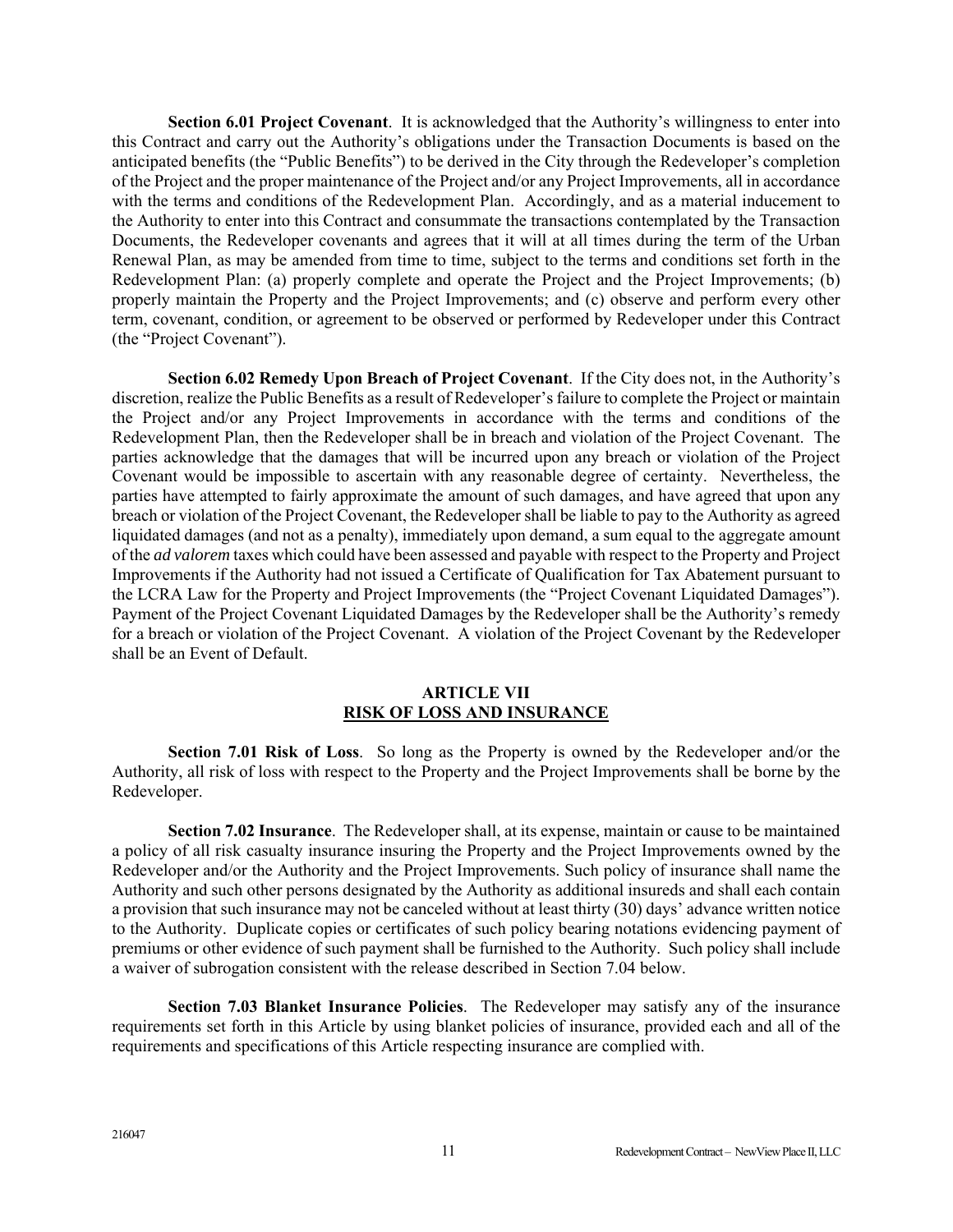**Section 7.04 Release.** Anything in this Contract to the contrary notwithstanding, it is agreed that each party hereby releases the other from any claim, demand or cause of action arising out of any loss or damage to the Property caused by a peril insurable pursuant to an all risk casualty insurance policy in standard form available in the State.

#### **ARTICLE VIII COMPLIANCE WITH APPLICABLE LAWS**

The Redeveloper shall, at its sole cost and expense, comply with all Applicable Laws. The Redeveloper shall also comply with the requirements, rules and regulations of all insurers under the policies required to be carried under this Contract. The Redeveloper shall pay all costs, expenses, claims, fines, penalties and damages that may in any manner arise out of, or be imposed as a result of, the failure of the Redeveloper to comply with the provisions of this Article. Notwithstanding any provision contained in this Article, however, the Redeveloper shall have the right, at its sole cost and expense, to contest or review, by legal or other appropriate procedures, the validity or legality of any such Applicable Laws, or any such requirement, rule or regulation of an insurer, and during such contest or review the Redeveloper may refrain from complying therewith to the extent such noncompliance is expressly permitted by law and provided that such noncompliance does not result in adverse action being taken against the Project, the Property, the Authority or the City.

### **ARTICLE IX LIENS**

The Redeveloper shall not do or suffer anything to be done by any person or entity whereby all or any part of the Property or the Project Improvements may be encumbered by any mechanics' or other similar lien whiles the Redeveloper is the owner of the Property. Whenever and as often as any mechanics' or other similar lien is filed against all or any part of the Property or the Project Improvements owned by the Redeveloper purporting to be for or on account of any labor done or materials or services furnished in connection with any work in or about the Property or the Project Improvements, the Redeveloper shall discharge the same of record within thirty (30) days after the date of filing. Notwithstanding the foregoing requirement to discharge, the Redeveloper shall be permitted to bond or insure over any mechanics' or other similar lien and shall provide evidence of such to the Authority upon request. If the Redeveloper fails to do so, then the Authority may, but shall not be obligated to, take such action and pay such amounts on account of the Redeveloper as may be necessary in order to cause such lien to be discharged of record.

#### **ARTICLE X INDEMNIFICATION**

**Section 10.01 Indemnity**. The Redeveloper indemnifies and agrees to protect, defend and hold harmless the Authority and the Authority's commissioners, officers, directors, employees, agents, affiliates, successors and assigns, from and against all claims, demands, losses, damages, costs, expenses, liabilities, taxes, assessments, fines, penalties, charges, administrative and judicial proceedings and orders, judgments, causes of action, remedial action requirements and/or enforcement actions of any kind (including, without limitation, attorney's fees and court or similar costs) directly or indirectly arising out of or attributable to in whole or in part:

(a) the material inaccuracy of any representation or the material breach of any representation, covenant or warranty of the Redeveloper contained in this Contract;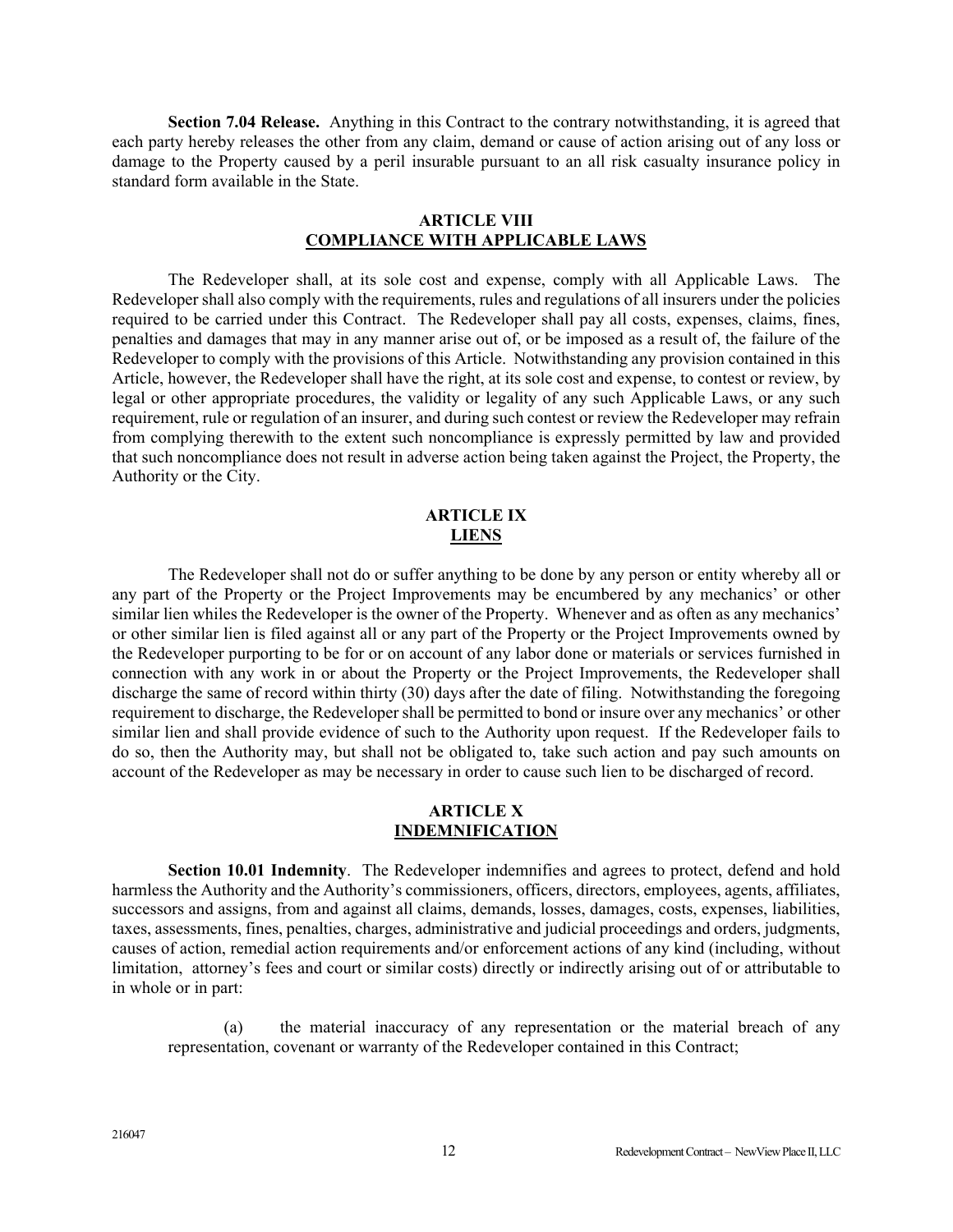(b) the Redeveloper's acquisition, ownership or use of the Property and the Project Improvements, unless caused by the gross negligence or willful misconduct of the Authority;

(c) the failure on the part of the Redeveloper to perform, observe and/or comply with any covenant, obligation or duty to be performed, observed and/or complied with by the Redeveloper pursuant to the terms of this Contract or any other Transaction Document;

(d) any condition of, on or in the Property or the Project Improvements or any part thereof caused by any act or omission of the Redeveloper or the Redeveloper's agents, contractors, subcontractors, servants, employees, members, officers, directors, licensees or invitees or any other person or entity for whose acts or omissions the Redeveloper is otherwise responsible pursuant to Applicable Law;

(e) the performance or non-performance of any Transaction Document, contract, agreement, obligation or undertaking entered into by the Redeveloper (whether as the agent of the Authority or otherwise) in connection with all or any part of the Project; and/or

(f) any act or omission of the Redeveloper or any of the Redeveloper's agents, contractors, subcontractors, servants, employees, members, officers, directors, licensees or invitees or any other person or entity for whose acts or omissions the Redeveloper is otherwise responsible pursuant to Applicable Law.

#### **Section 10.02 Environmental**

(a) The Redeveloper covenants that it shall not place or cause to be placed, nor permit any other person to place or cause to be placed, any Hazardous Substances on or about the Property or the Project Improvements in excess of *de minimis* quantities reasonably necessary to the Redeveloper's use of the Property or the Project Improvements.

(b) The Redeveloper indemnifies and agrees to protect, defend and hold harmless, the Authority and the Authority's officers, directors, commissioners, employees, agents, affiliates, successors and assigns, from and against any and all claims, demands, losses, damages, costs, expenses, liabilities, assessments, fines, penalties, charges, administrative and judicial proceedings and orders, judgments, causes of action, defects in title, remedial action requirements and/or enforcement actions of any kind (including, without limitation, attorneys' fees and costs) directly or indirectly arising out of or attributable to, in whole or in part, (i) the breach of the covenants of the Redeveloper contained in this Section 10.02, or (ii) the use, handling, generation, manufacture, production, storage, release, threatened release, discharge, treatment, removal, transport, decontamination, cleanup, disposal and/or presence of Hazardous Substances on, under, from or about the Property or the Project Improvements, or (iii) any other activity carried on or undertaken on the Property or the Project Improvements whether by the Redeveloper or any employees, agents, contractors or subcontractors of the Redeveloper, or any third persons at any time occupying or present on the Property or the Project Improvements, in connection with the use, handling, generation, manufacture, production, storage, release, threatened release, discharge, treatment, removal, transport, decontamination, cleanup, disposal and/or presence of any Hazardous Substance at any time located, transported or present on, under, from, to or about the Property or the Project Improvements, including without limitation: (A) all consequential damages; (B) the cost of any required or necessary repair, cleanup or detoxification of the Property or the Project Improvements and the preparation and implementation of any closure, remedial or other required plans; and (C) liability for personal injury or property damage arising under any statutory or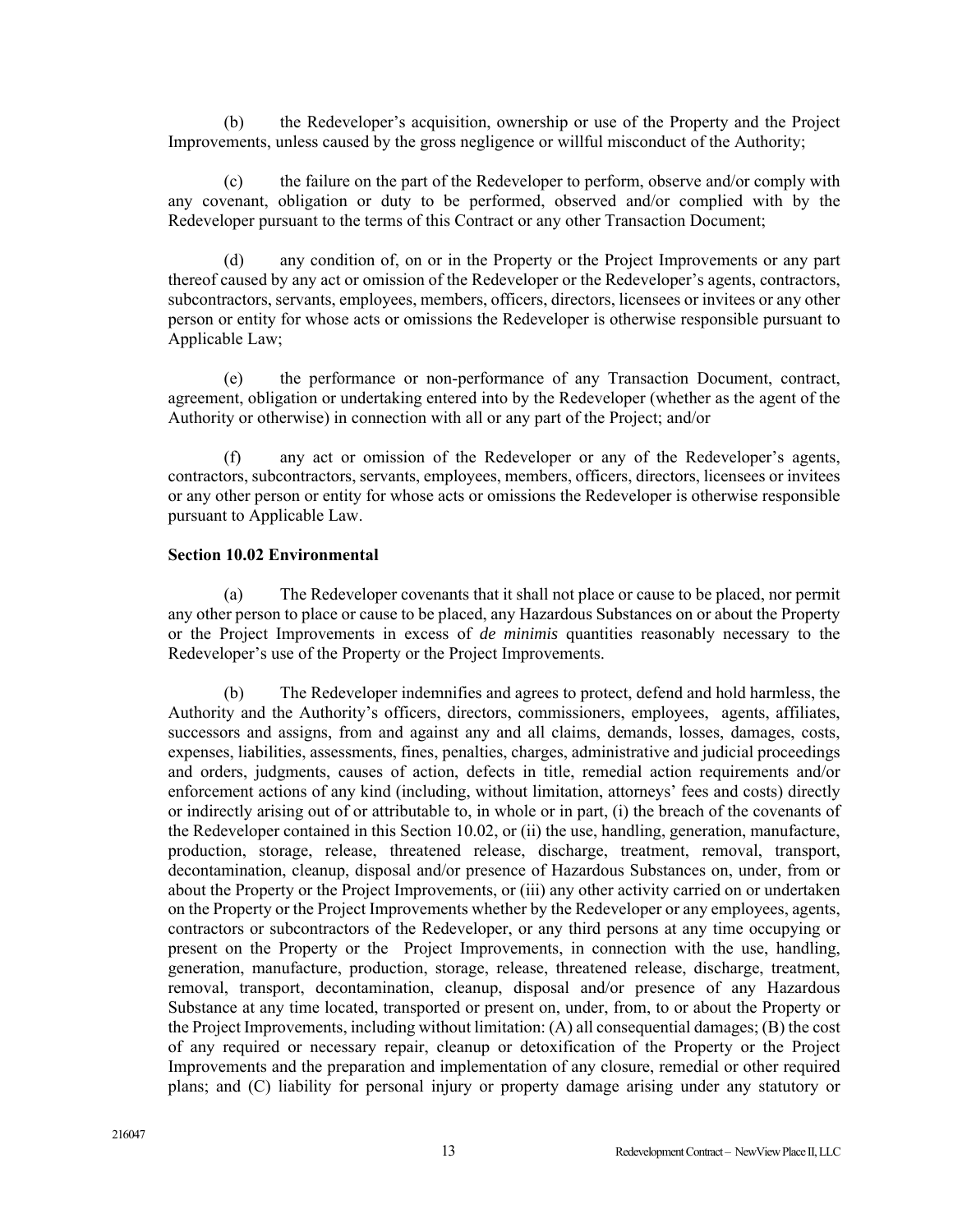common-law tort theory, including damages assessed for the maintenance of a public or private nuisance, response costs or for the carrying on of any abnormally dangerous activity.

(c) The foregoing indemnity obligation includes without limitation: (i) the costs of removal or remedial action incurred by the United States government or the State or response costs incurred by any other person, or damages from injury to, destruction of, or loss of natural resources, including the cost of assessing such injury, destruction or loss, incurred pursuant to the Comprehensive Environmental Response, Compensation and Liability Act of 1980 as amended ("CERCLA"), 42 U.S.C. §9601 et seq.; (ii) the clean-up costs, fines, damages or penalties incurred pursuant to any applicable provisions of State law; and (iii) the cost and expenses of abatement, correction or cleanup, fines, damages, response costs or penalties which arise from the provisions of any other Applicable Law.

(d) The foregoing indemnity shall further apply to any residual contamination on, under, from or about the Property or the Project Improvements, or affecting any natural resources, arising in connection with the use, handling, generation, manufacturing, production, storage, release, discharge, treatment, removal, transport, decontamination, cleanup, disposal and/or presence of any such Hazardous Substance on, under, from or about the Property or the Project Improvements and irrespective of whether any of such activities were or will be undertaken in accordance with any Applicable Laws. This indemnity is intended to be operable under 42 U.S.C. Section  $9607(e)(1)$ , and any successor section thereof, and shall survive the Closing under this Contract in all respects.

**Section 10.03 Enforcement Expenses.** The indemnity obligations contained in this Contract include within them all costs and expenses (including, without limitation, reasonable attorneys' fees) incurred in enforcing any right to indemnity contained in this Contract.

### **ARTICLE XI ASSIGNMENT**

**Section 11.01 Successors and Assigns**. This Contract shall be binding upon and shall inure to the benefit of the Redeveloper and its successors and assigns, and any subsequent purchaser of the Property (provided, however, that this provision shall not be deemed to permit an assignment of this Contract except as specifically provided in this Article), and the term "Redeveloper" as used in this Contract shall be deemed to include such successors and assigns.

**Section 11.02 General Assignments**. The Redeveloper shall not assign this Contract without the prior written consent of the Authority, which consent may be granted, denied or conditioned in the sole discretion of the Authority, except in the case of merger, consolidation, assignment to a wholly owned subsidiary or parent company of the Redeveloper, and then only provided that it shall be subject to the requirement that the succeeding owner shall accept and agree to perform the continuing covenants of this agreement, and provided that in the event of such an assignment the assignor or delegator shall continue to be responsible for compliance with and performance of the terms of this agreement; leasing of individual units within the Project within the normal course of business is not to be construed as an assignment of this Contract. The Authority shall have the right to assign or otherwise transfer this Contract to the City, or to any successor entity created by the City to perform the same functions as the Authority and upon such assignment or other transfer, this Contract shall be binding upon and shall inure to the benefit of the City or to any such successor entity.

### **ARTICLE XII**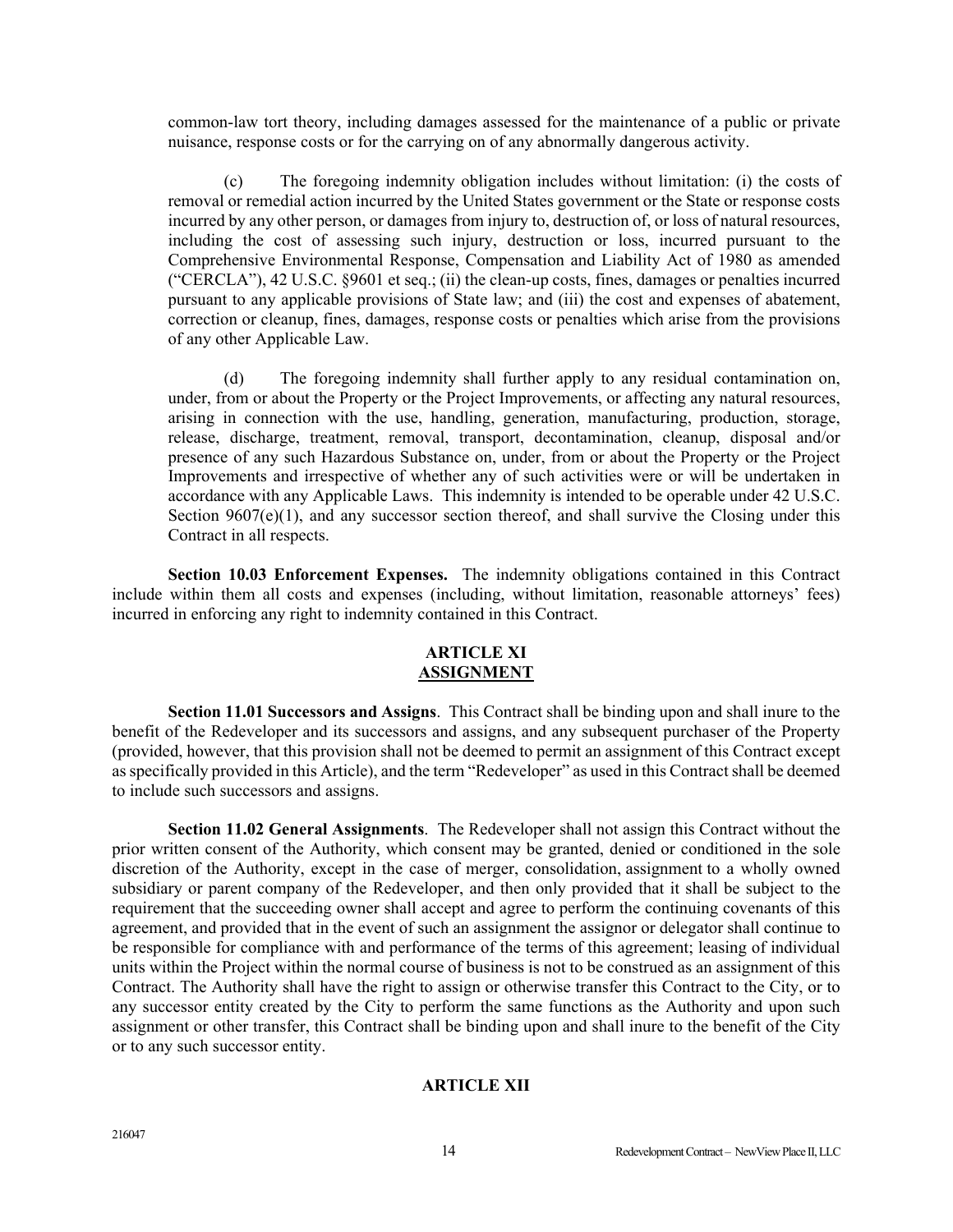### **EQUAL EMPLOYMENT OPPORTUNITY**

**Section 12.01 Equal Employment Opportunity During Performance of this Contract**. During the performance of this Contract, the Redeveloper agrees, for itself and its successors and assigns, as follows:

(a) The Redeveloper will not discriminate against any employee or applicant for employment because of race, color, religion, sexual orientation, family status, handicap, sex, or national origin. The Redeveloper will take affirmative action to ensure that applicants are employed, and that employees are treated during employment, without regard to their race, color, religion, sexual orientation, family status, handicap, sex, or national origin. Such action shall include, but not be limited to the following: employment, upgrading, demotion or transfer, recruitment or recruitment advertising; rates of pay or other forms of compensation; and selection for training, including apprenticeship. The Redeveloper agrees to post in conspicuous places, available to employees and applicants for employment, notices to be provided by the Authority setting forth the provisions of this nondiscrimination clause.

(b) The Redeveloper will, in all solicitations or advertisements for employees placed by or on behalf of the Redeveloper, state that all qualified applicants will receive consideration for employment without regard to race, color, religion, sexual orientation, family status, handicap, sex or national origin.

(c) The Redeveloper will send to each labor union or representative of workers with which it has a collective bargaining agreement or other contract or understanding, a notice advising the labor union or workers' representative of the Redeveloper's commitments under Section 202 of Executive Order 11246, and shall post copies of the notice in conspicuous places available to employees and applicants for employment.

(d) The Redeveloper will comply with all provisions of the Executive Order, and of the rules, regulations and relevant orders of the Secretary of Labor.

(e) The Redeveloper will furnish all information and reports required by the Executive Order, and by the rules, regulations, and orders of the Secretary of Labor, or pursuant thereto, and will permit access to its books, records and accounts by the Authority and the Secretary of Labor for purposes of investigation to ascertain compliance with such rules, regulations, and orders.

(f) In the event of the Redeveloper's non-compliance with the non-discrimination clauses of this Contract or with any of such rules, regulations, or orders, this Contract may be canceled, terminated or suspended in whole or in part and the Redeveloper may be declared ineligible for further government contracts and/or federally assisted construction contracts in accordance with the procedures authorized in the Executive Order, and such other sanctions may be imposed and remedies invoke as provided in the Executive Order, or by rule, regulation, or order of the Secretary of Labor, or as otherwise provided by law.

**Section 12.02 Inclusion of Equal Employment Opportunity Provisions in Contracts**. The Redeveloper agrees, for itself and its successors and assigns, that it will include the provisions listed in Section 12.01 in every contract or purchase order unless exempted by the rules, regulations, or orders of the Secretary of Labor issued pursuant to section 204 of Executive Order 11246, so that such provision will be binding upon each contractor or vendor that does business with the Redeveloper in conjunction with the Project, as well as those contractor's subcontractors. For the purpose of including the provisions of Section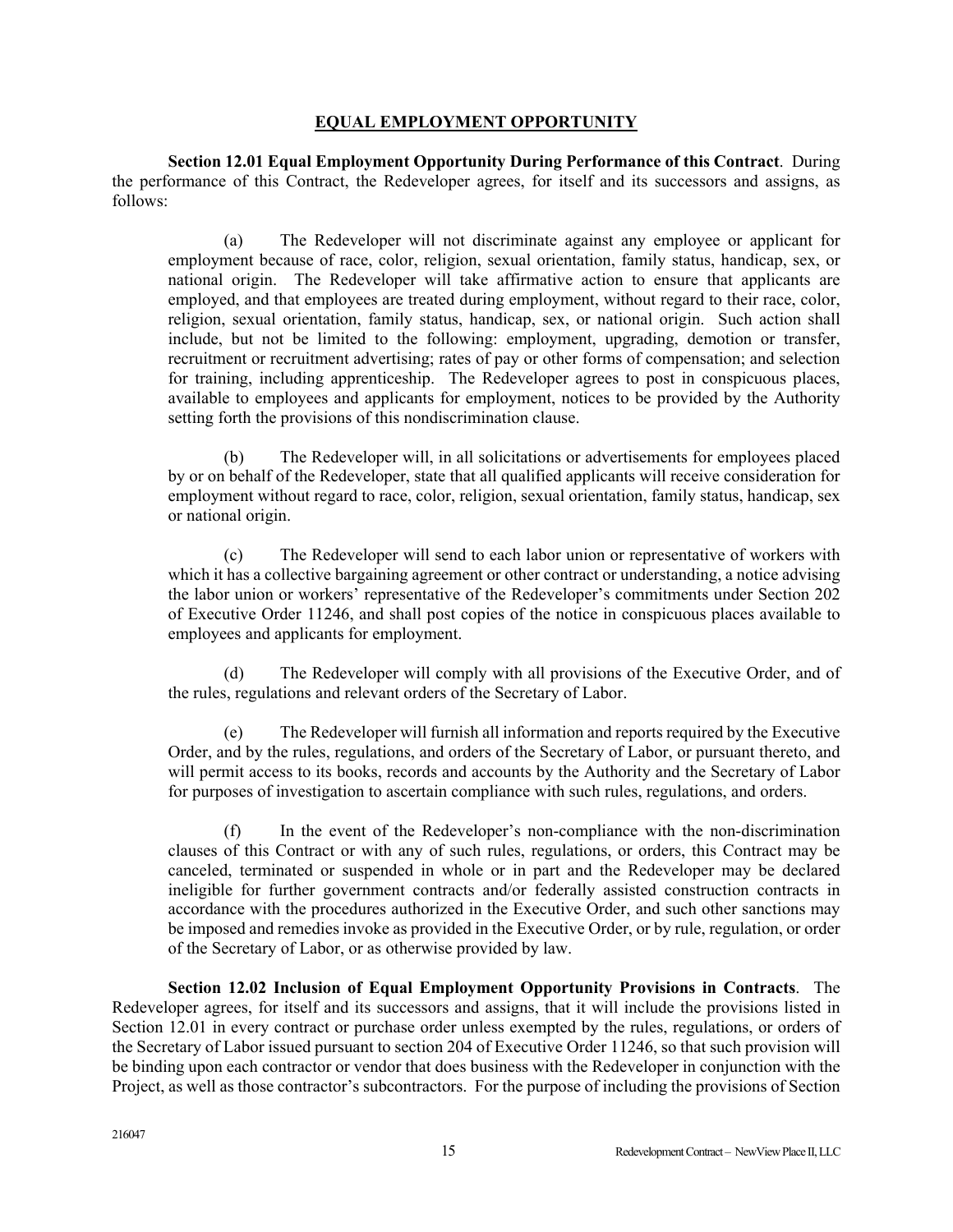12.01 in any construction contract or purchase order, the terms "Authority", "Redeveloper" and "Contract" may be changed to appropriately reflect the name or designation of the parties to such contract or purchase order.

**Section 12.03 Modification of Requirements**. Upon the issuance of additional or conflicting rules, regulations, or orders of the Secretary of Labor pursuant to section 204 of the Executive Order, the requirements of this Article shall automatically be amended to conform and comply with such changes.

**Section 12.04 Determination of Compliance**. For the sole purpose of determining the Redeveloper's compliance with the provisions of this Article, the Authority and its duly appointed agents shall be permitted, at reasonable times, and after three (3) business' days prior notice to the Redeveloper, to examine the books and records of the Redeveloper.

### **ARTICLE XIII AMERICANS WITH DISABILITIES ACT**

The Redeveloper shall comply with the provisions of the Americans with Disabilities Act ("ADA"), 42 U.S.C.A Section 1201, *et seq*., as amended from time to time, and regulations promulgated under the ADA, including, without limitation, 28 C.F.R. Part 35 and 29 C.F.R. Part 1630.

### **ARTICLE XIV AFFIRMATIVE ACTION: MINORITY BUSINESS ENTERPRISES/WOMEN'S BUSINESS ENTERPRISES AND CONSTRUCTION WORKFORCE EMPLOYMENT**

 The Redeveloper shall comply with the provisions of the Affirmative Action Policy of the Authority, as amended from time to time, which policy requires that the Redeveloper make a good faith effort to meet the goals established in accordance with the City Code of General Ordinances Chapter 3, Article IV, Divisions 1-3, Sections 3-401 through 3-600, and any related rules and regulations, as may be amended, of the City promulgated pursuant to Ordinance No. 18535 As Further Further Amended, adopted by the City Council on October 25, 2018, and Committee Substitute for Ordinance 130275 adopted by the City Council on April 11, 2013, and effective May 1, 2013, for (a) MBE/WBE participation under professional services and construction contracts in connection with the Project, and (b) construction workforce employment on a company-wide basis of minorities and women under construction contracts between the Redeveloper and construction contractors in connection with the Project. As a part of this Contract, Redeveloper shall provide all attachments as required by the Authority's Affirmative Action Information Packet containing information and forms for MBE/WBE participation and construction workforce employment ("Affirmative Action Information Packet"). Redeveloper acknowledges that Redeveloper has received a copy of the Affirmative Action Policy and the Affirmative Action Information Packet pertaining to the requirements for MBE/WBE participation and construction workforce employment. The Redeveloper further acknowledges that the Redeveloper understands the Affirmative Action Policy's requirements and that the Authority, in the Authority's sole discretion, may pursue any remedy or remedies available under the Affirmative Action Policy and/or this Contract in the event that the Redeveloper is unable to demonstrate a good faith effort to meet the goals set forth in the Affirmative Action Policy as may be determined by the Authority. A remedy or remedies may also be enforced following a determination by the City's Human Relations Department, the Fairness in Construction Board, or the Fairness in Professional Services and Goods Board that the Redeveloper failed to demonstrate a good faith effort to meet the approved goals. In the event that the Authority incurs any costs or expenses, including reasonable attorney's fees, in connection with any action or claim filed by the Redeveloper or a contractor or consultant hired by the Redeveloper for the Project appealing or challenging any determination concerning whether good faith efforts were exerted under the Affirmative Action Policy or imposition of liquidated damages for failure to comply with the Affirmative Action Policy, the Redeveloper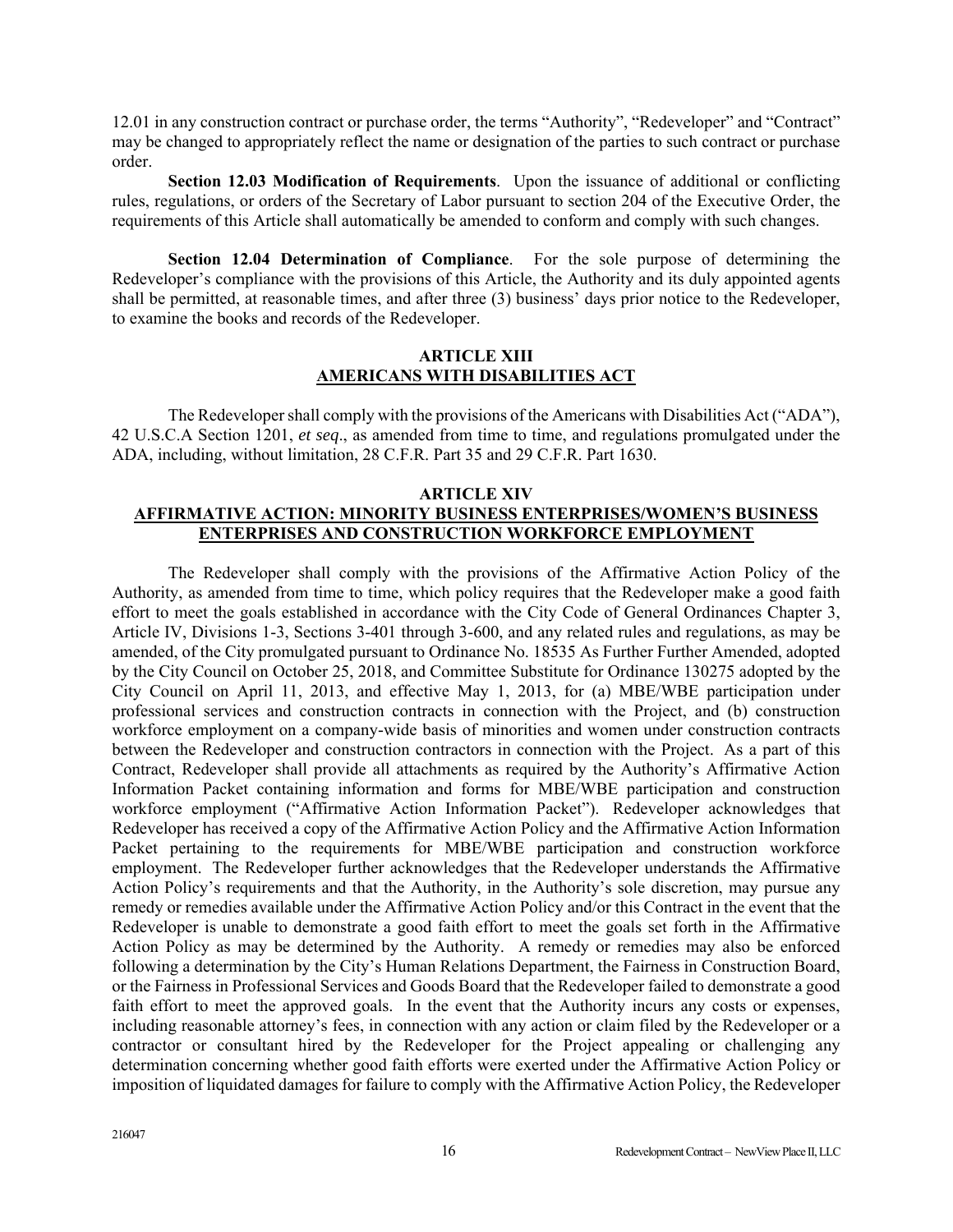shall indemnify and hold the Authority harmless from any such costs or expenses incurred by the Authority without qualification, restriction or limitation. The indemnification obligation of the Redeveloper under this Article XIV applies whether or not the Authority is a named party in any such action or claim and shall survive the termination of this Contract. Notwithstanding anything to the contrary in this Article XIV, the Redeveloper covenants not to sue or bring any claim against the Authority related to the Affirmative Action Policy, it being understood that the Affirmative Action Policy incorporates the City ordinances referenced in this Article XIV, as such ordinances may be amended from time to time. The Redeveloper shall comply with the City Code of General Ordinances Chapter 3, Article IV, Divisions 1-3, Sections 3-401 through 3-600, as may be amended, and any related rules and regulations promulgated by the City, whether or not the Authority has formally amended its Affirmative Action policy to incorporate any such amended ordinances, rules or regulations.

 In compliance with the Ordinance No. 18535 As Further Further Amended, adopted by the City Council on October 25, 2018, the construction and professional services goals for the Project as established by the approved contractor utilization plan (CUP) are incorporated into and made a part of this Contract as if fully set forth herein, even if the CUP is approved after the effective date of this Contract.

Notwithstanding anything in this Article XIV to the contrary, the parties acknowledge that the Project and the Redeveloper will be subject to the following MBE/WBE participation standards: (i) Hard Costs (construction services) 10% for MBEs and 5% for WBEs; and (ii) Soft Costs (professional services) 10% for MBEs and 5% for WBEs as imposed by the Missouri Housing Development Corporation ("MHDC") in order for the Project to receive low income housing tax credits and that these standards will be the exclusive MBE/WBE participation goals for the Project. The parties further acknowledge that the City's Human Relations Department ("HRD") will assign MBE/WBE participation goals for the Project that are the same as the MHDC standards outlined above and that HRD will accept MBE and WBE firms accepted by MHDC even if a particular MBE or WBE firm is not certified by the City. The Redeveloper shall comply with the MHDC policies and requirements for MBE/WBE participation as set out in the MHDC "MBE/WBE Initiative" available on the MHDC website, a copy of which the Redeveloper acknowledges receiving and reviewing prior to its execution of this Contract, specifically including, without limitation, all required monthly, quarterly and final certification of MBE/WBE participation reporting. The Redeveloper shall also file customary participation reports with the City's Human Relations Department on the City's electronic reporting system; provided, however, the parties acknowledge that for those MBE or WBE firms that are not certified by the City but participate in the Project HRD will account for such firms' participation credits outside of HRD's electronic reporting system. Except as provided in this paragraph, the Authority's Affirmative Action Policy shall apply, including, without limitation, a determination(s) of the Redeveloper's good faith efforts if the Redeveloper fails to achieve the stated goals and imposition of liquidated damages, if any, payable by the Redeveloper if the Redeveloper fails to achieve the stated goals and is unable to demonstrate good faith efforts to achieve the stated goals.

### **ARTICLE XV MISCELLANEOUS PROVISIONS**

**Section 15.01 Amendments**. This Contract may not be amended, modified, terminated or waived orally, but only by a writing signed by the party against whom any such amendment, modification, termination or waiver is sought.

**Section 15.02 No Oral Agreements**. This Contract, together with all exhibits referred to in this Contract, and the Funding Agreement contain all the oral and written agreements, representations and arrangements between the parties, and any rights which the parties may have under any previous contracts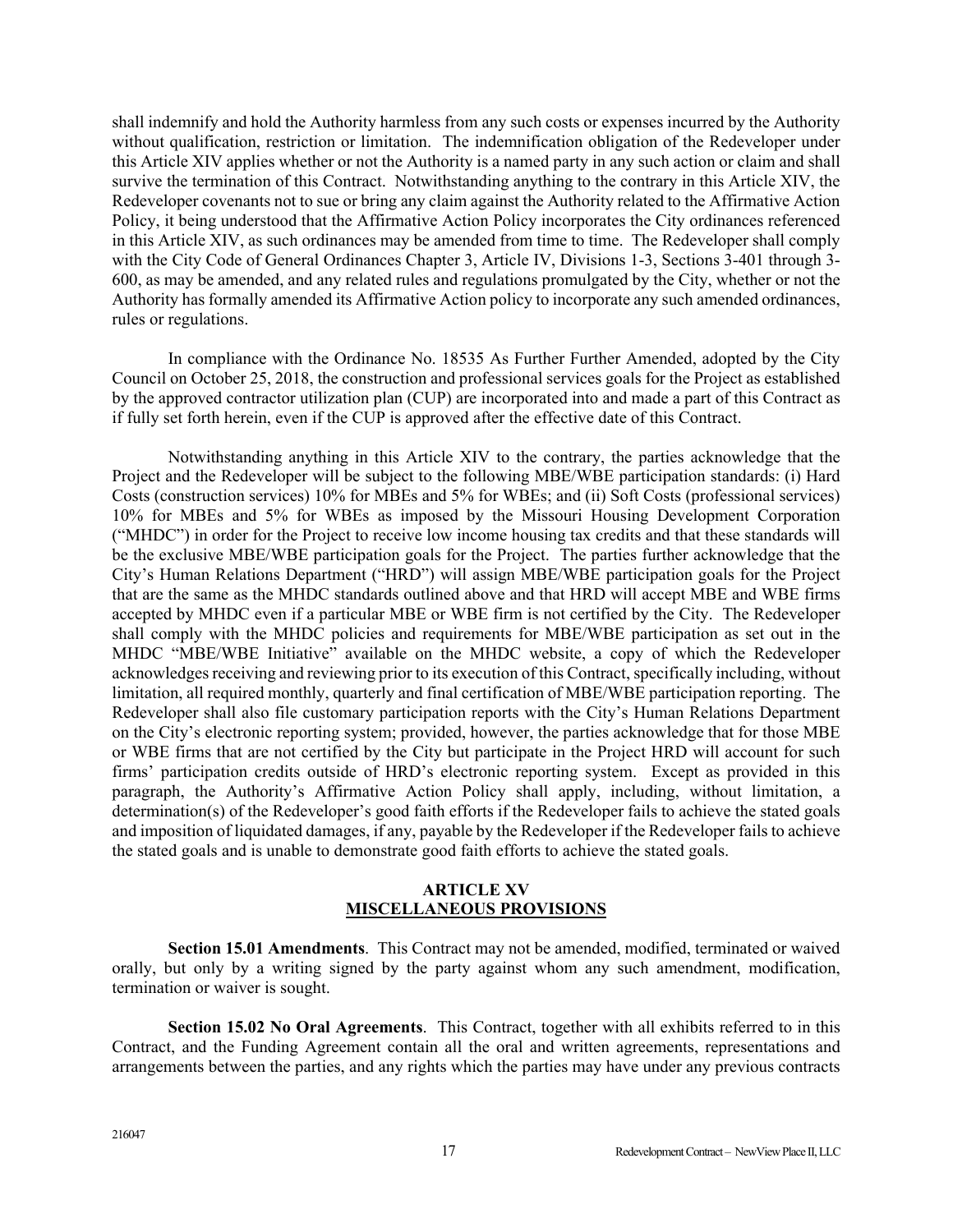or oral arrangements are hereby canceled and terminated and no representations or warranties are made or implied, other than those set forth in this Contract.

**Section 15.03 Binding Effect**. This Contract shall inure to the benefit of and shall be binding upon the Authority and its successors and assigns and the Redeveloper and its permitted successors and assigns.

**Section 15.04 Severability**. The provisions of this Contract are severable. In the event that any provision of this Contract is held to be invalid, illegal or unenforceable to any extent, then the remaining provisions of this Contract, and the portion of the offending provision (or any application of such provision) which is not invalid, illegal or unenforceable shall remain in full force and effect.

**Section 15.05 Conflict of Interest**. No commissioner, officer or employee of the Authority shall have any personal interest, direct or indirect, in the Project, the Property or this Contract, nor shall any such commissioner, officer or employee participate in any decision relating to the Project, the Project, Property or this Contract which affects their personal interest or the interest of any corporation, partnership, company or association in which they are directly or indirectly interested.

**Section 15.06 Execution of Counterparts**. This Contract may be executed in two (2) or more counterparts, each of which shall be deemed to be an original and all of which together shall constitute but one and the same instrument.

**Section 15.07 Governing Law**. This Contract shall be governed by and construed in accordance with the laws of the State without regard to conflict of laws.

**Section 15.08 Notices**. Any notice, approval, request or consent required by or permitted under this Contract shall be in writing and mailed by United States registered or certified mail, postage prepaid, return receipt requested, or delivered by hand, and addressed as follows:

| To Authority:   | Land Clearance for Redevelopment<br>Authority of Kansas City, Missouri<br><b>Attention: Executive Director</b><br>300 Walnut, Suite 400<br>Kansas City, Missouri 64105 |
|-----------------|------------------------------------------------------------------------------------------------------------------------------------------------------------------------|
| With a copy to: | Rouse Frets White Goss Gentile Rhodes, P.C.<br>Attention: Brian E. Engel<br>4510 Belleview, Suite 300<br>Kansas City, Missouri 64111                                   |
| To Redeveloper: | NewView Place II, LLC<br><b>Attention: Lisa Brenner</b><br>12801 N. Central Expressway, Suite 1650<br>Dallas, Texas 75243                                              |
| With a copy to: | Clayborn & Associates LLC<br>Attention: Ulysses "Deke" Clayborn<br>222 West Gregory Blvd., Suite 100<br>Kansas City, Missouri 64114                                    |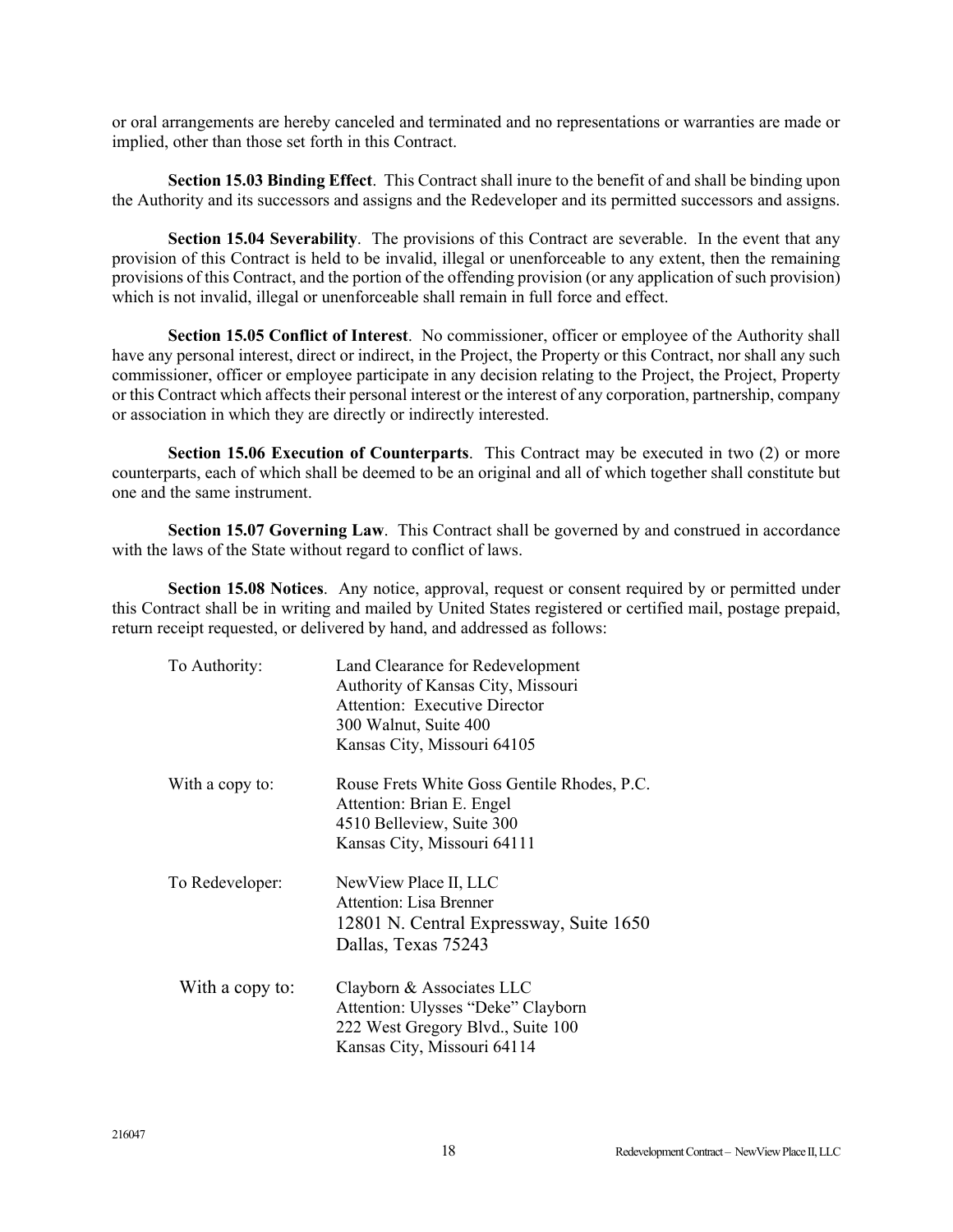Each party shall have the right to specify that notice be addressed to any other address by giving to the other party ten (10) days prior written notice thereof.

All notices given by mail shall be effective upon the earlier of the date of receipt or the second (2nd) business day after deposit in the United States mail in the manner prescribed in this Section. Rejection or other refusal to accept or the inability to deliver because of changed address for which no notice was given, shall be deemed to be receipt of the notice as of the date of such rejection, refusal or inability to deliver.

**Section 15.09 Recording**. This Contract or a memorandum of this Contract may be recorded by the Authority, from time to time, in the office of the Director of Records of Jackson County, Missouri, at Kansas City. The Redeveloper shall pay the costs of recording the Contract or memoranda upon demand by the Authority.

**Section 15.10 Further Assurances.** The Redeveloper will do, execute, acknowledge and deliver such further acts, instruments, financing statements and assurances as the Authority may reasonably require for accomplishing the purposes of this Contract.

**Section 15.11 Access to Project and Inspection**. The Authority and its duly appointed agents shall have the right, at all reasonable times, to enter upon the Property and Project Improvements and to examine and inspect the Property. The Redeveloper covenants to execute, acknowledge and deliver all such further documents and do all such other acts and things as may be reasonably necessary to grant to the Authority such right of entry. The Authority and its duly appointed agents shall also have the right, at reasonable times and upon three (3) business days' prior written notice, to examine the books and records of the Redeveloper which relate to the Project and/or to the obligations of the Redeveloper under this Contract.

[Remainder of page intentionally left blank]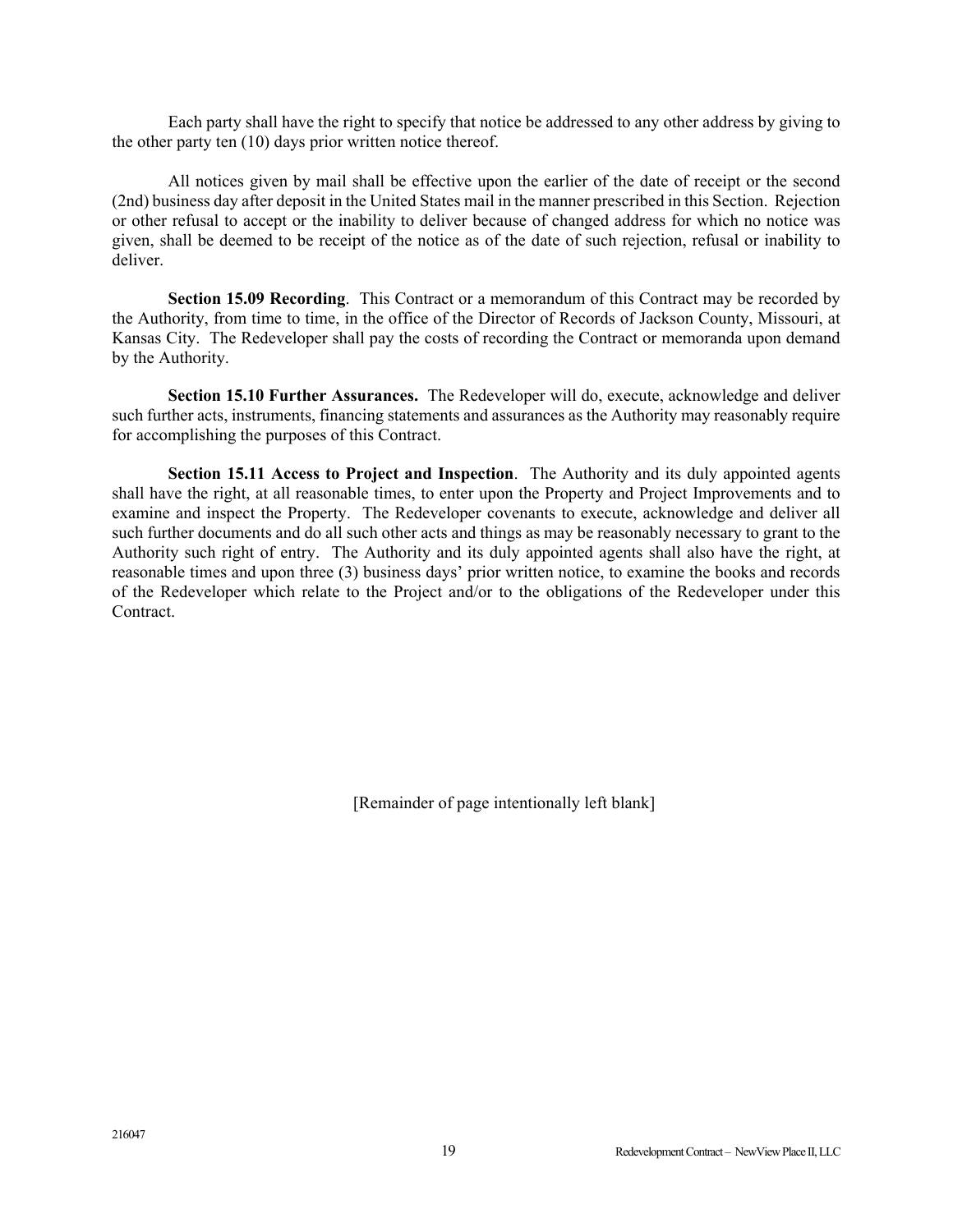**IN WITNESS WHEREOF,** the Redeveloper has caused this Contract to be executed in its name with its seal affixed and attested by its duly authorized officers. The Authority has caused this Contract to be executed in its name with its seal affixed and attested by its duly authorized officers. All of the above occurred as of the date first above written.

### NEWVIEW PLACE II, LLC

| ÷ |  |
|---|--|
|   |  |
|   |  |

#### "REDEVELOPER"

# STATE OF MISSOURI (1) ) SS. COUNTY OF JACKSON (1)

On this  $\_\_$  day of  $\_\_\_\_$ , 2022, before me appeared  $\_\_\_\_\_\_\_\_\_\_\_\_\_\_$ , to me personally known, who, being by me duly sworn/affirmed did say that he is the of NewView Place II, LLC, a Missouri limited liability company, and that said instrument was signed in behalf of NewView Place II, LLC, a Missouri limited liability company, by authority of its members, and he acknowledged said instrument to be the free act and deed of said limited liability company.

Notary Public

(Printed Name)

My Commission Expires:

l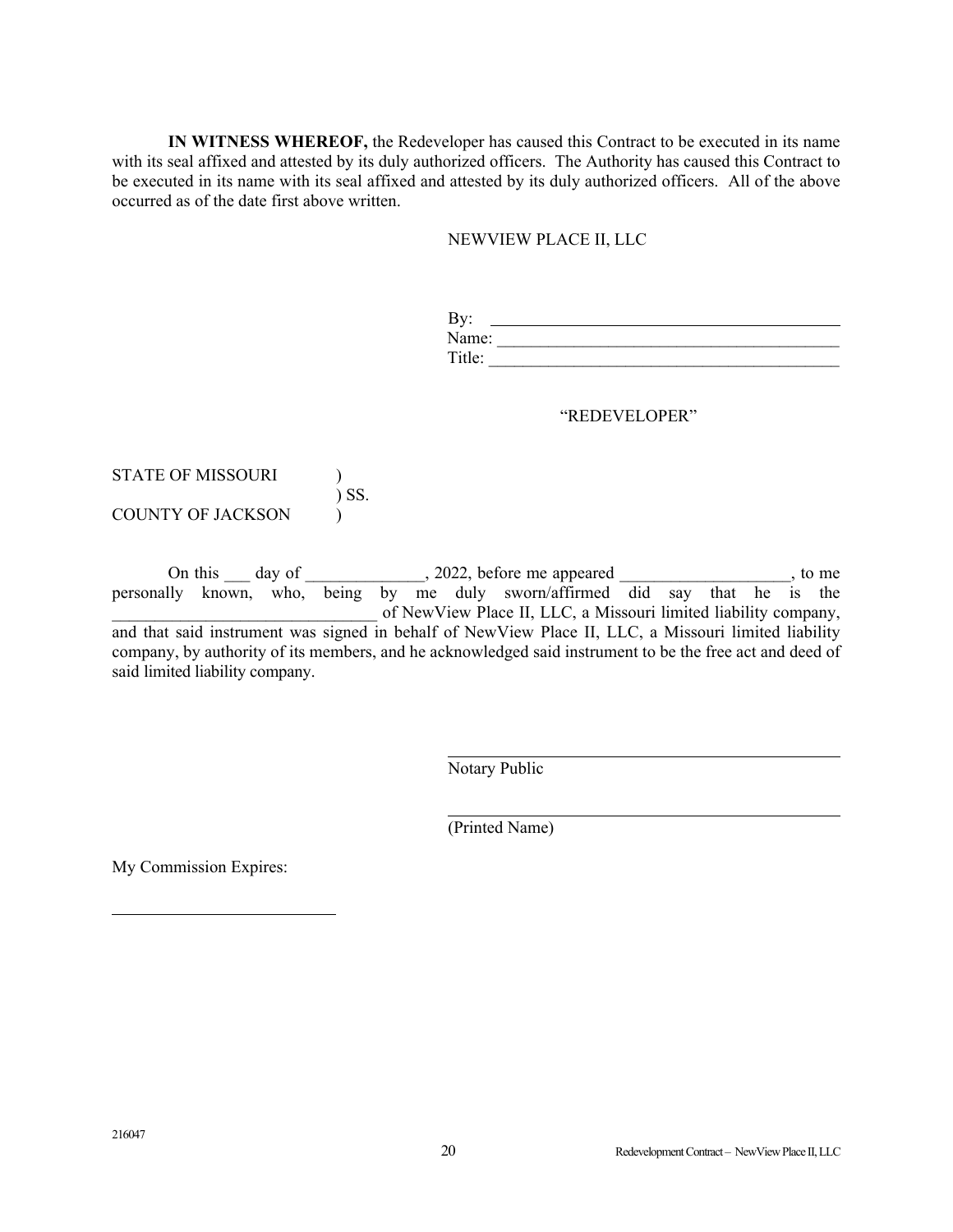### **[Seal]** LAND CLEARANCE FOR REDEVELOPMENT AUTHORITY OF KANSAS CITY, MISSOURI

By:

Rob Gardner, Chairman

ATTEST: "AUTHORITY"

| By:    |             |
|--------|-------------|
| Name:  | Daniel Moye |
| Title: | Secretary   |

| STATE OF MISSOURI |            |
|-------------------|------------|
|                   | $\sum$ SS. |
| COUNTY OF JACKSON |            |

On this \_\_\_\_\_\_ day of \_\_\_\_\_\_\_\_\_\_\_, 2022, before me appeared Rob Gardner, to me personally known, who, being by me duly sworn, did say that he is the Chairman of Land Clearance for Redevelopment Authority of Kansas City, Missouri, a public body corporate and politic, and that the seal affixed to the foregoing instrument is the seal of said entity and that said instrument was signed on behalf of said Authority by the authority of its Board of Commissioners, and he acknowledged said instrument to be the free act and deed of said Authority.

**IN WITNESS WHEREOF**, I have hereunto set my hand and affixed my official seal at my office the day and year first above written.

Notary Public

(Printed Name)

My Commission Expires:

l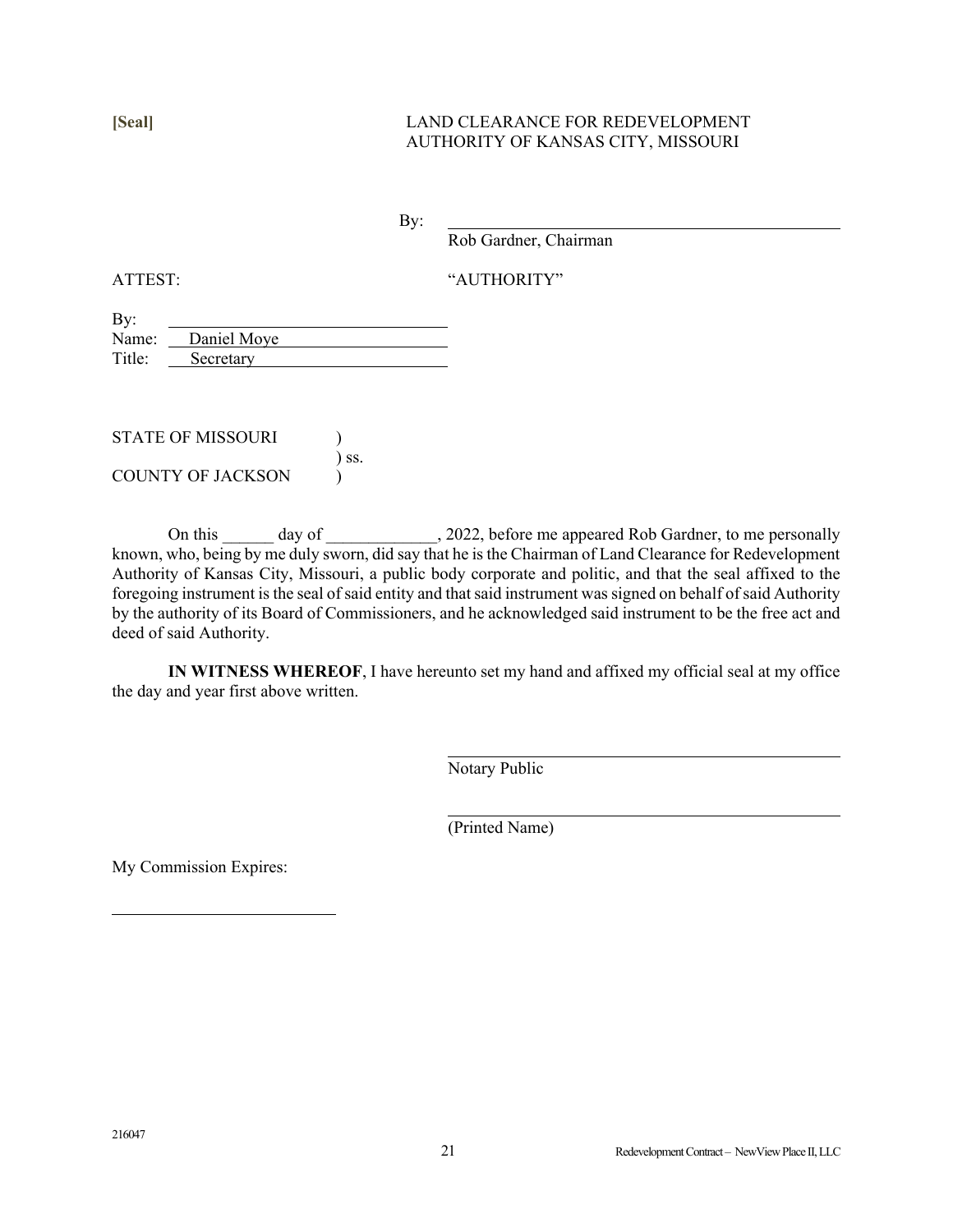# **EXHIBIT A**

## **LEGAL DESCRIPTION AND MAP OF THE PROPERTY**

**[to be added by developer]** 

**Map on Following Page.**